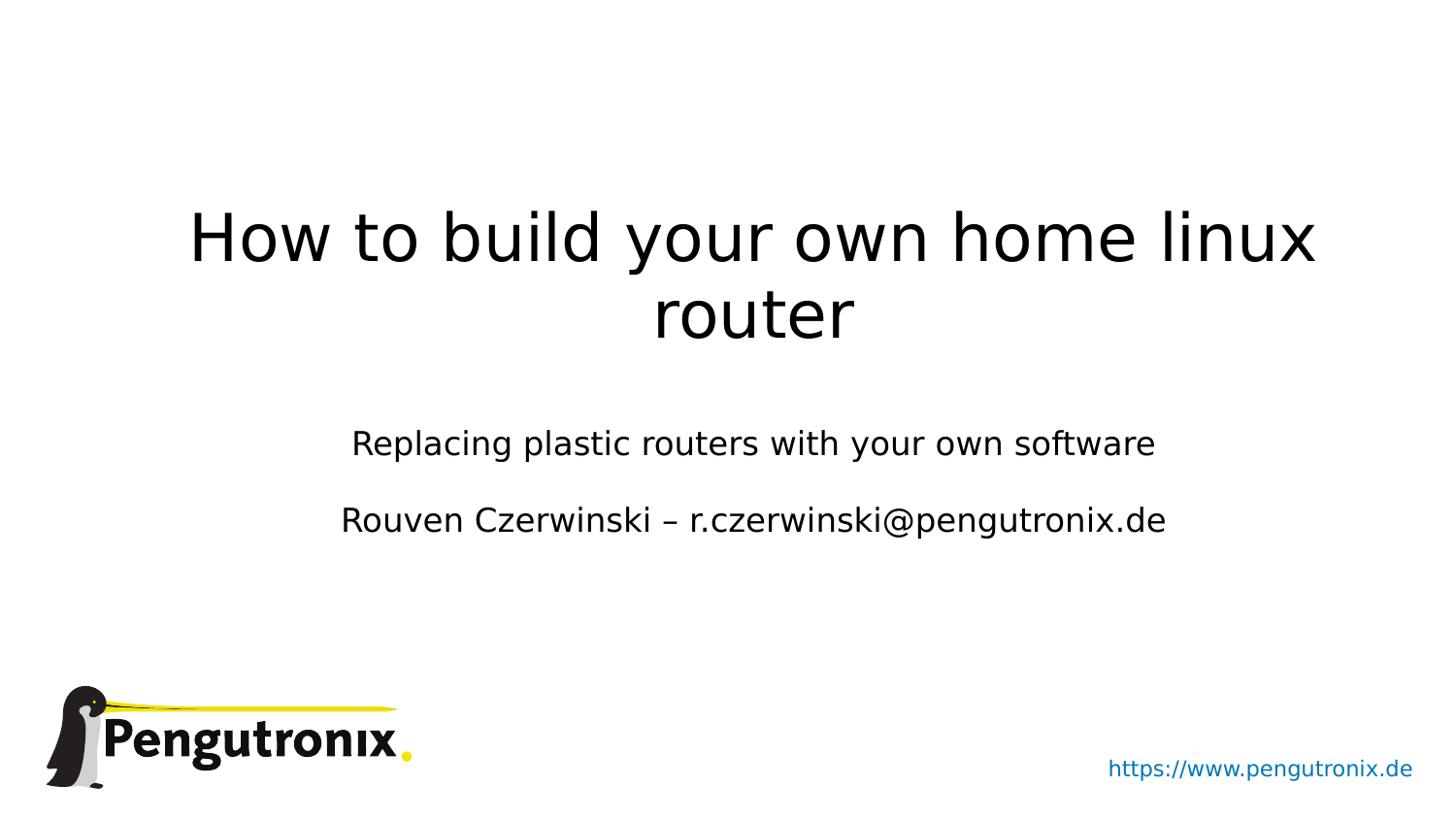

Rouven Czerwinski Pengutronix e.K. **O** Emantor **z** rcz@pengutronix.de Embedded Linux Systems IoT Security Kernel Development



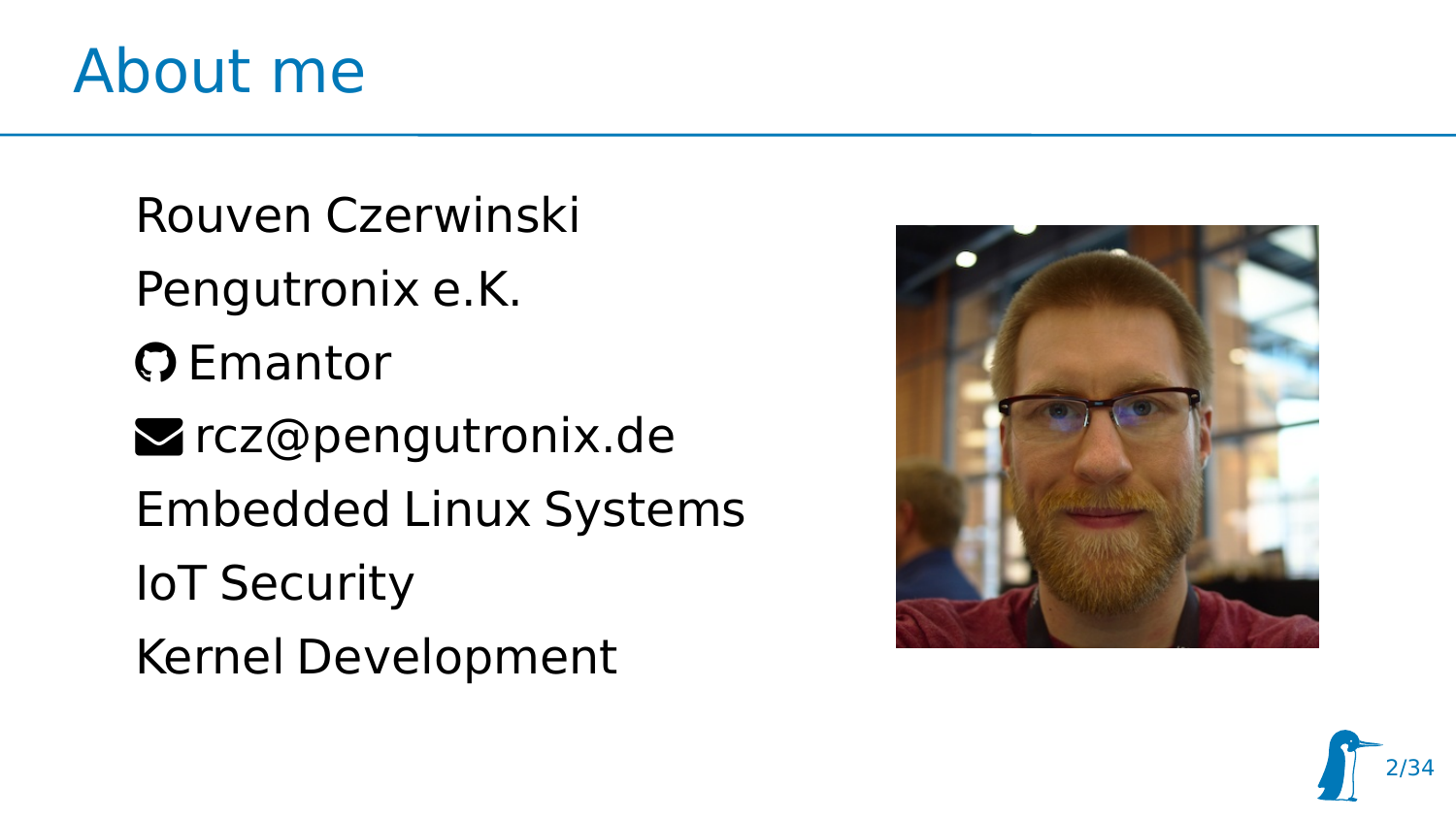

- Replace plastic router with your own known software
- Allows additional metrics collection (temperature dropped packets, logs,…)
- **-** Regular software updates
- Learn how routing, firewalling, DHCP and other services work and are configured

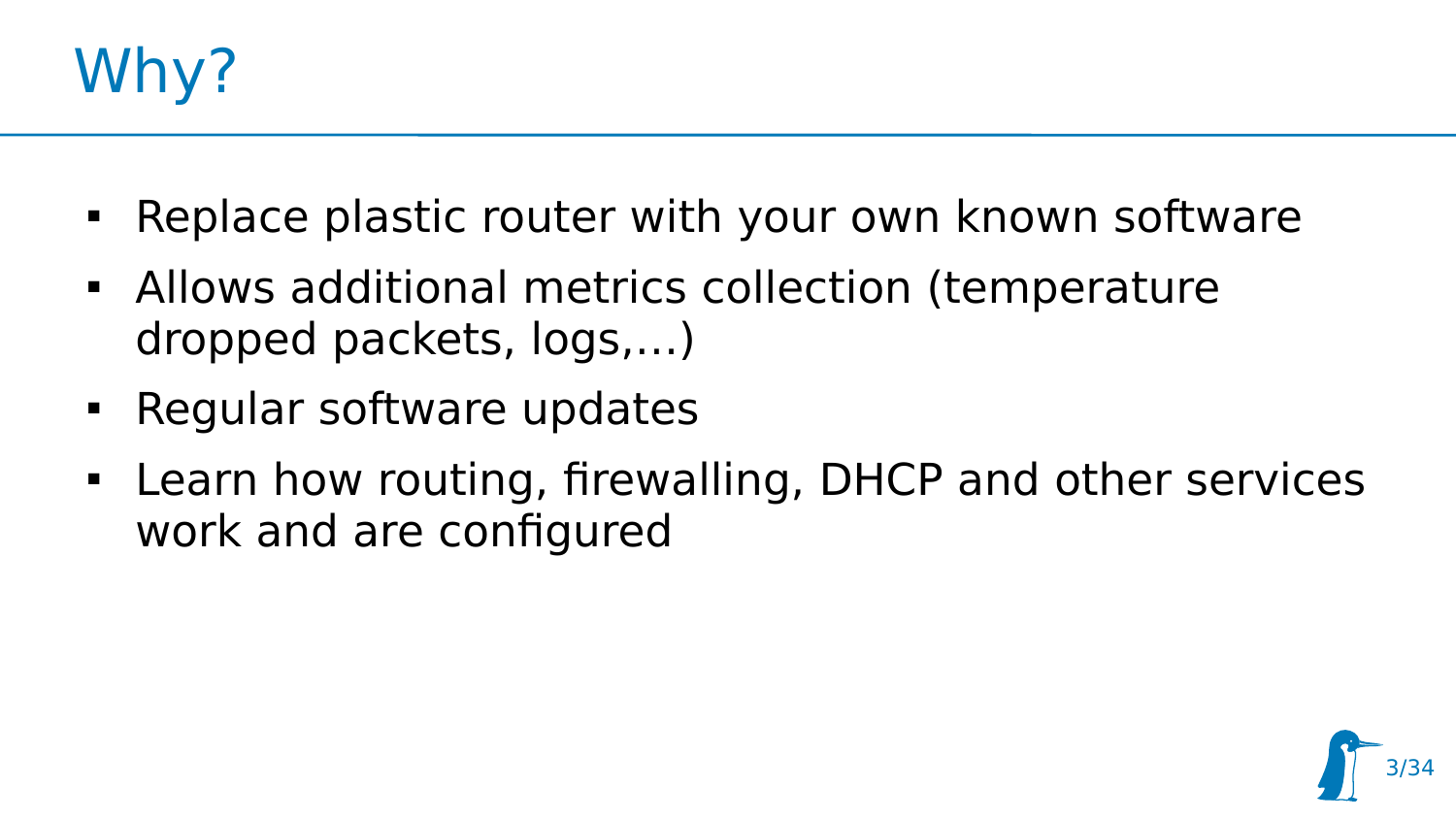

- NixOS
- **Hardware**
- **Services**
- **-** Firewalling
- VPN

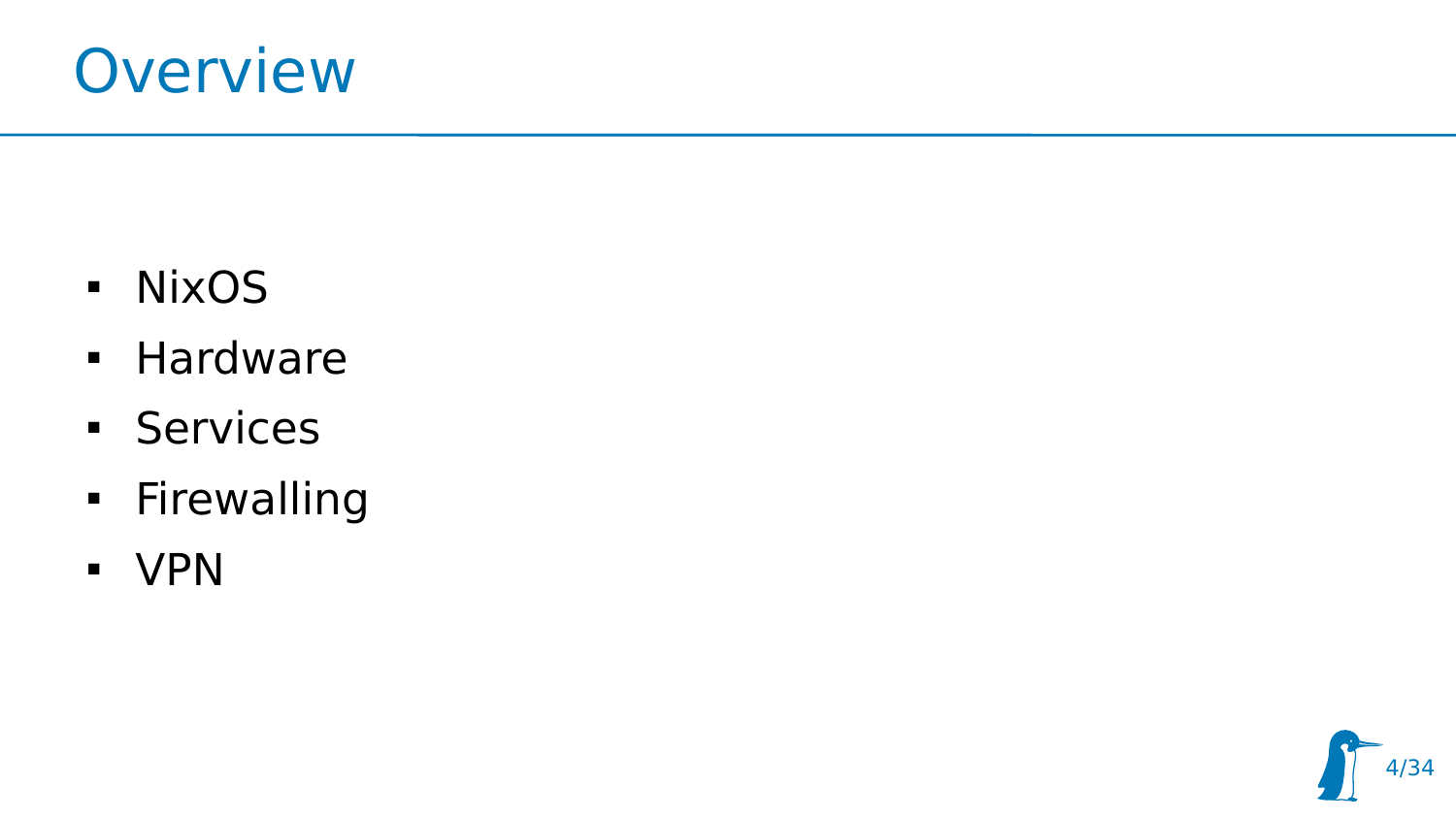#### Disclaimer!

- This is not a NixOS presentation
- NixOS is great but is another topic on its own
- This presentation contains generic configuration
- Author has a youtube video about NixOS on youtube: [https://www.youtube.com/watch?v=dnAtcJu4Bgk&t=45](https://www.youtube.com/watch?v=dnAtcJu4Bgk&t=458s) [8s](https://www.youtube.com/watch?v=dnAtcJu4Bgk&t=458s)
- Nevertheless, we'll look at some NixOS basics

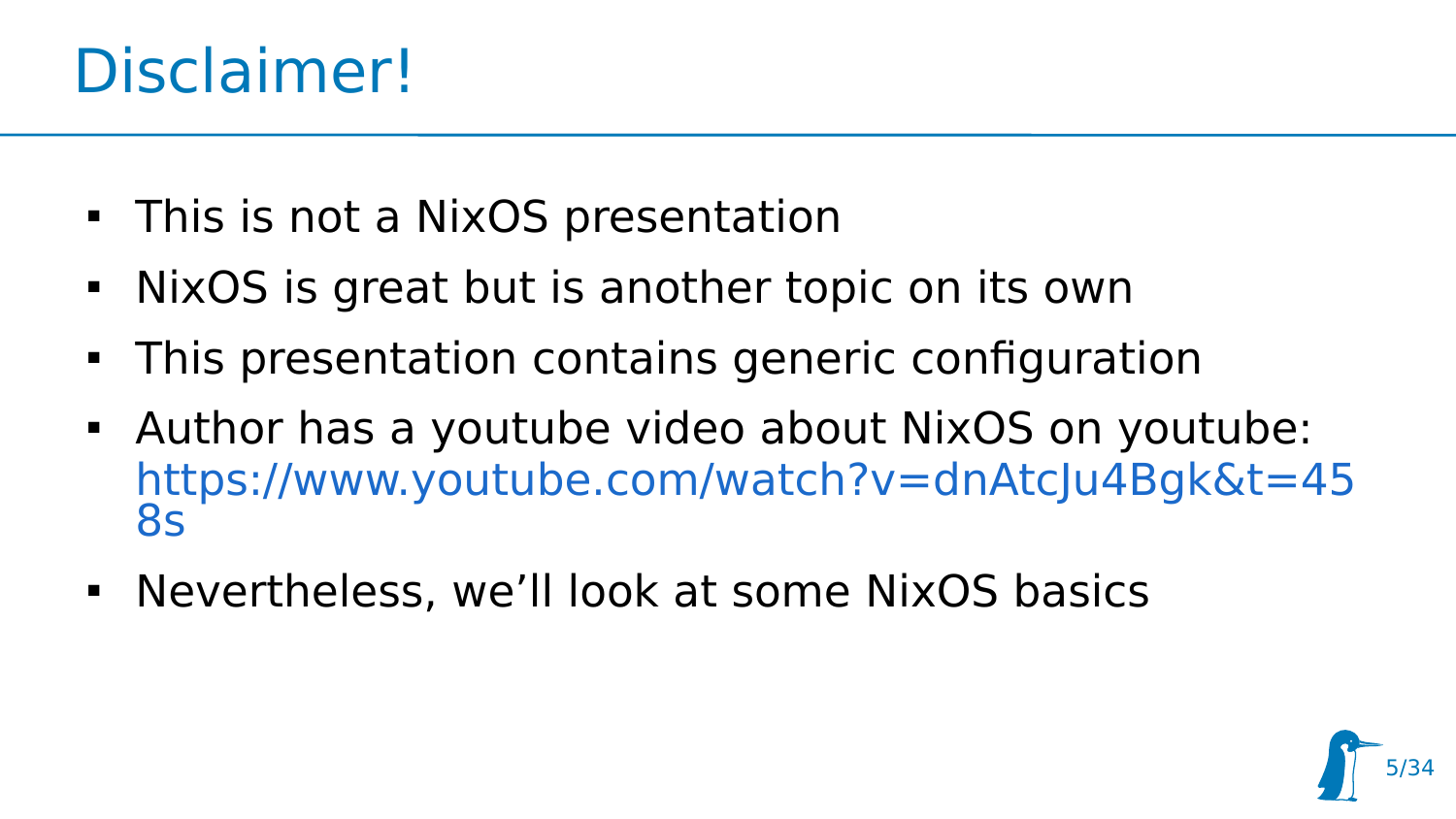#### **NixOS**

- Linux OS based on nix programming language
- $\blacksquare$ Idea: declaratively describe the system
- Packages described in nix lang
- Modules for individual services (DHCP, unbound DNS server, icecream,…)
- Allows sharing declarative system state across different machines



Nix Logo – CC-BY 4.0 @timbertson

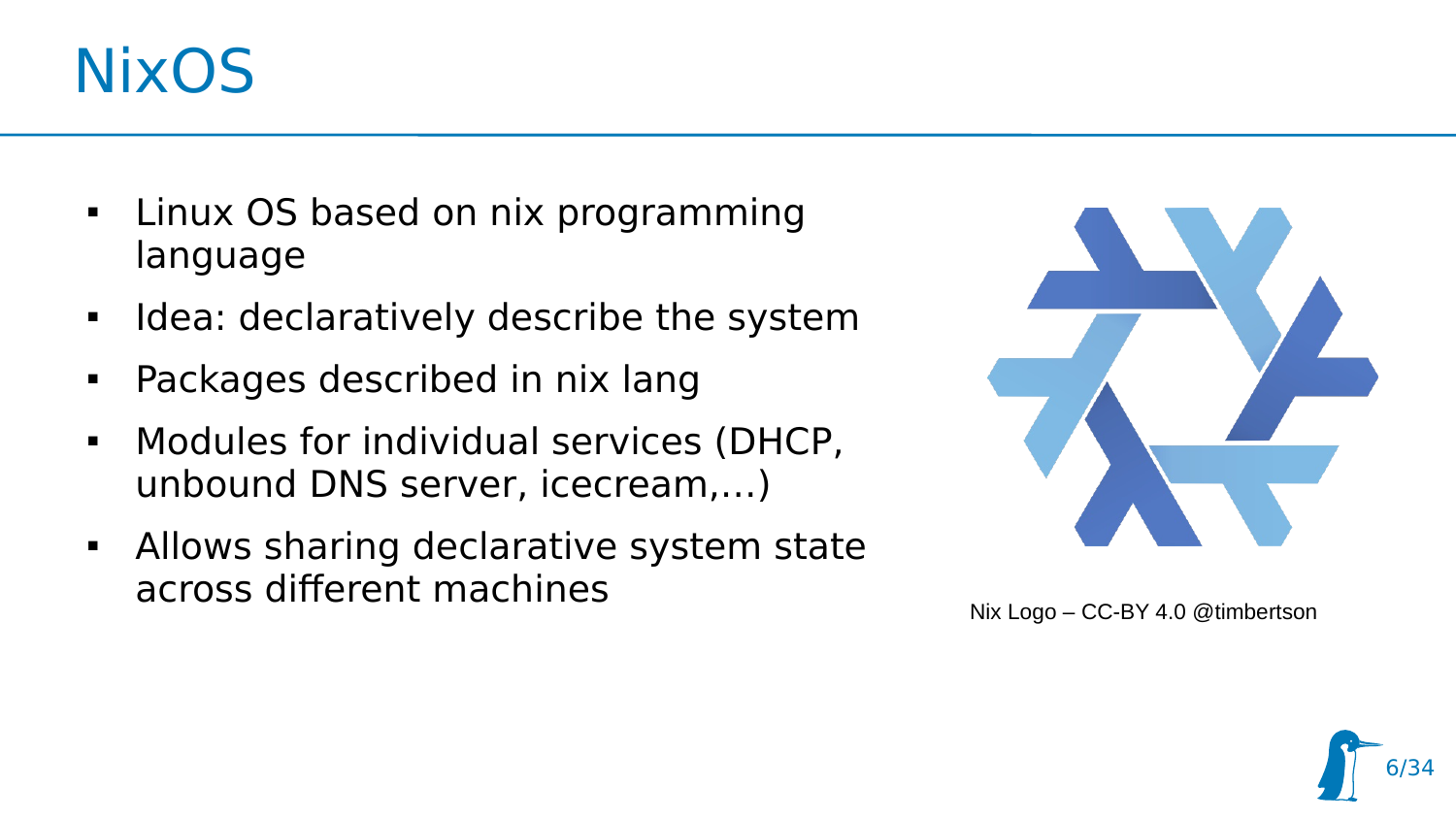#### NixOS: package example

}

```
stdenv.mkDerivation rec {
 pname = "hello";
 version = "2.10";
src = fetchurl {
   url = "mirror://gnu/hello/${pname}-${version}.tar.gz";
    sha256 = "0ssi1wpaf7plaswqqjwigppsg5fyh99vdlb9kzl7c9lng89ndq1i";
 };
 doCheck = true;
 passthru.tests.version =
    testVersion { package = hello; };
meta = with lib; \{ […]
 };
```
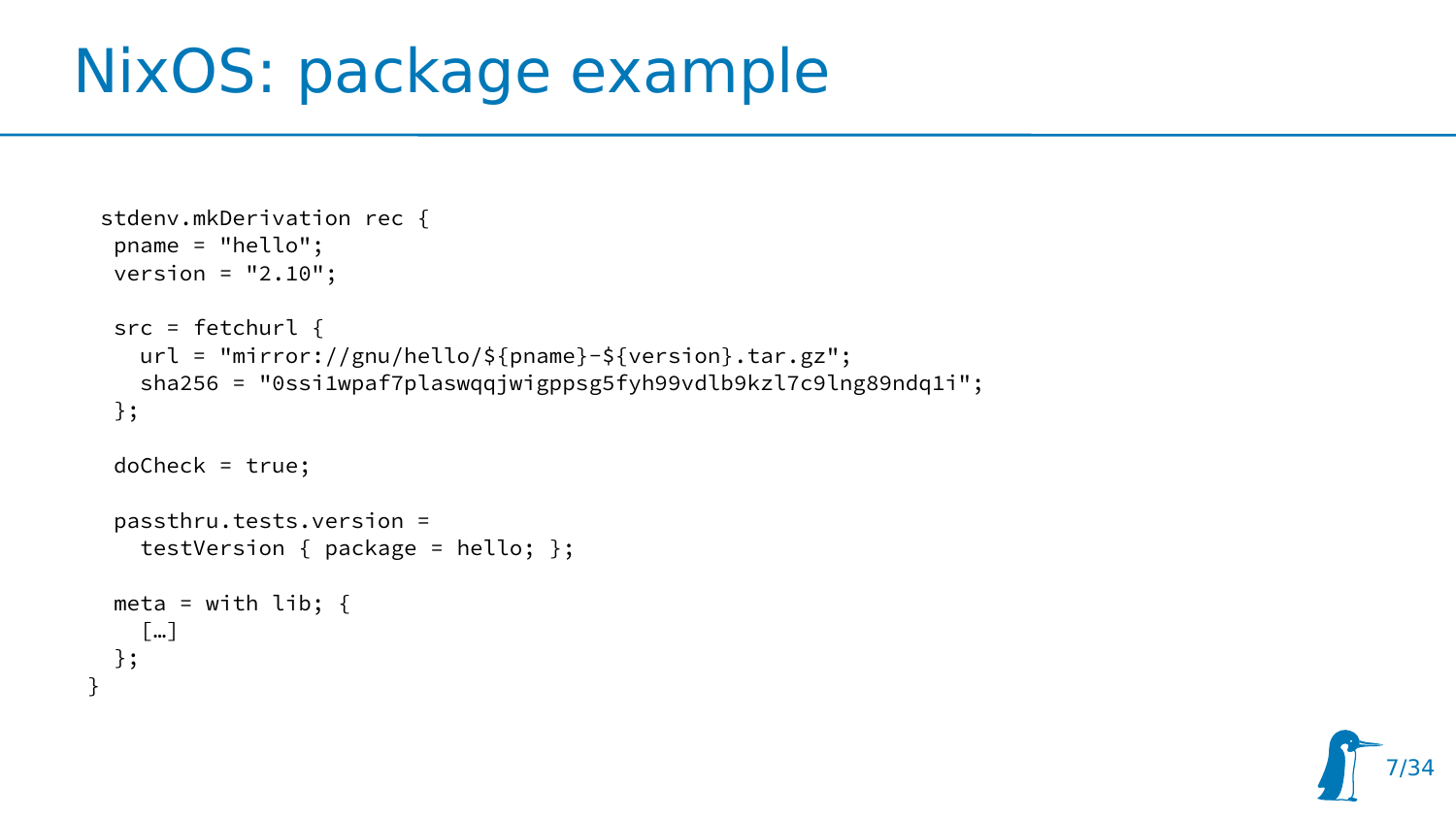## NixOS: module usage

Enable unfree packages Enable 32-bit support for pulseaudio Enable 32-bit 3D acceleration support Cache 32bit Fonts Enable steam

Define fqdn variable Enable gitea Set domain to fqdn Only listen on localhost Loglevel warning Disable registration Setup url to https

nixpkgs.config.allowUnfree = true; hardware.pulseaudio.support32Bit = true; hardware.opengl.driSupport32Bit = true; fonts.fontconfig.cache32Bit = true; programs.steam.enable = true;

```
let
   fqdn = "gitea.discworld.emantor.de";
in {
   services.gitea.enable = true;
   services.gitea.domain = fqdn;
   services.gitea.httpAddress = "127.0.0.1";
   services.gitea.log.level = "Warn";
   services.gitea.disableRegistration = true;
   services.gitea.rootUrl = "https://${fqdn}";
}
```
8/34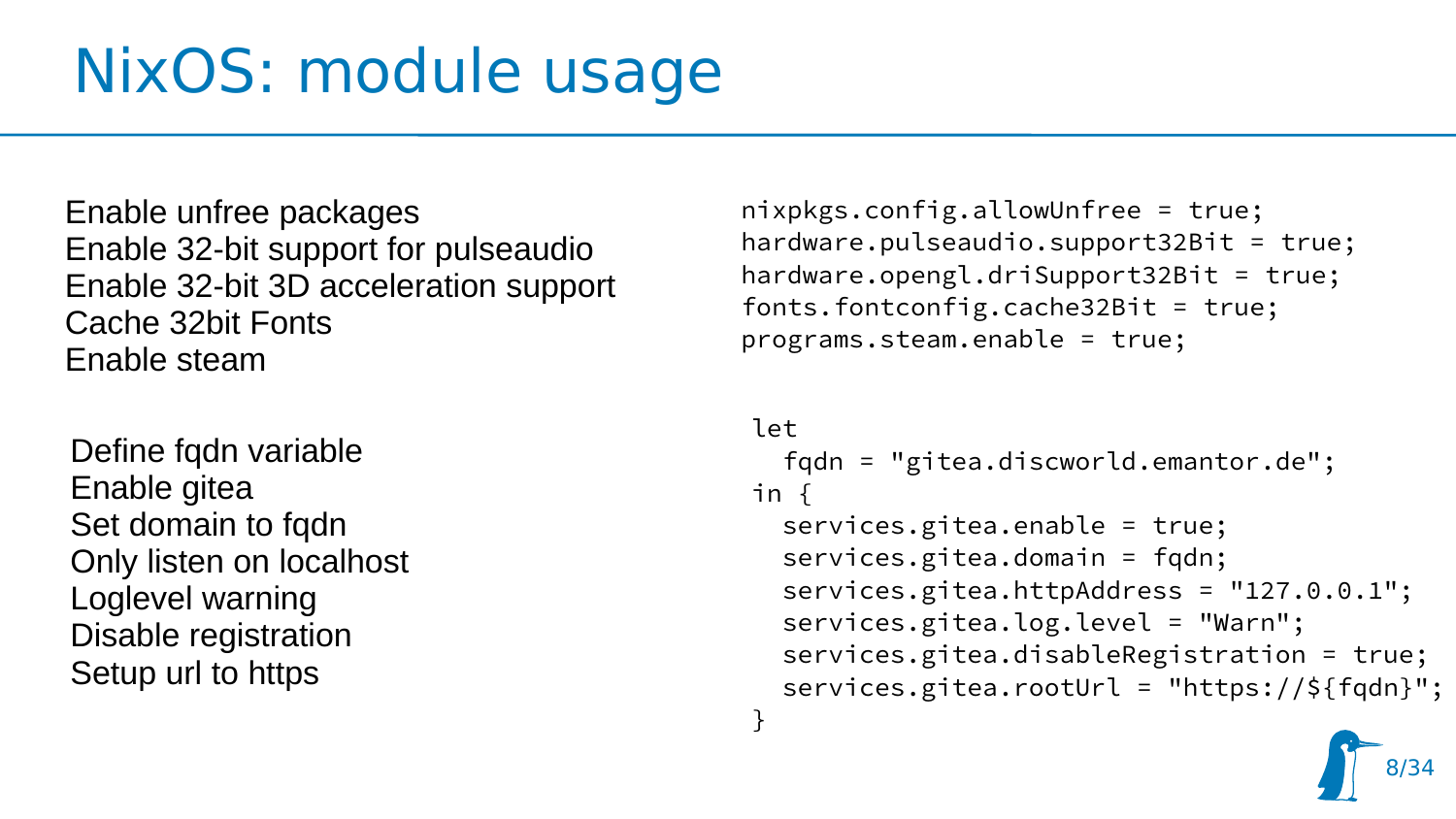## NixOS: how to try

- Setup a Virtual machine
	- **Try a few services**
	- Package a new package
	- **Migrate existing configuration**
- $\blacksquare$ Install nix into your distribution
	- Package your own project
	- Play with home manager to manage your configuration files
- Or try it on a spare laptop

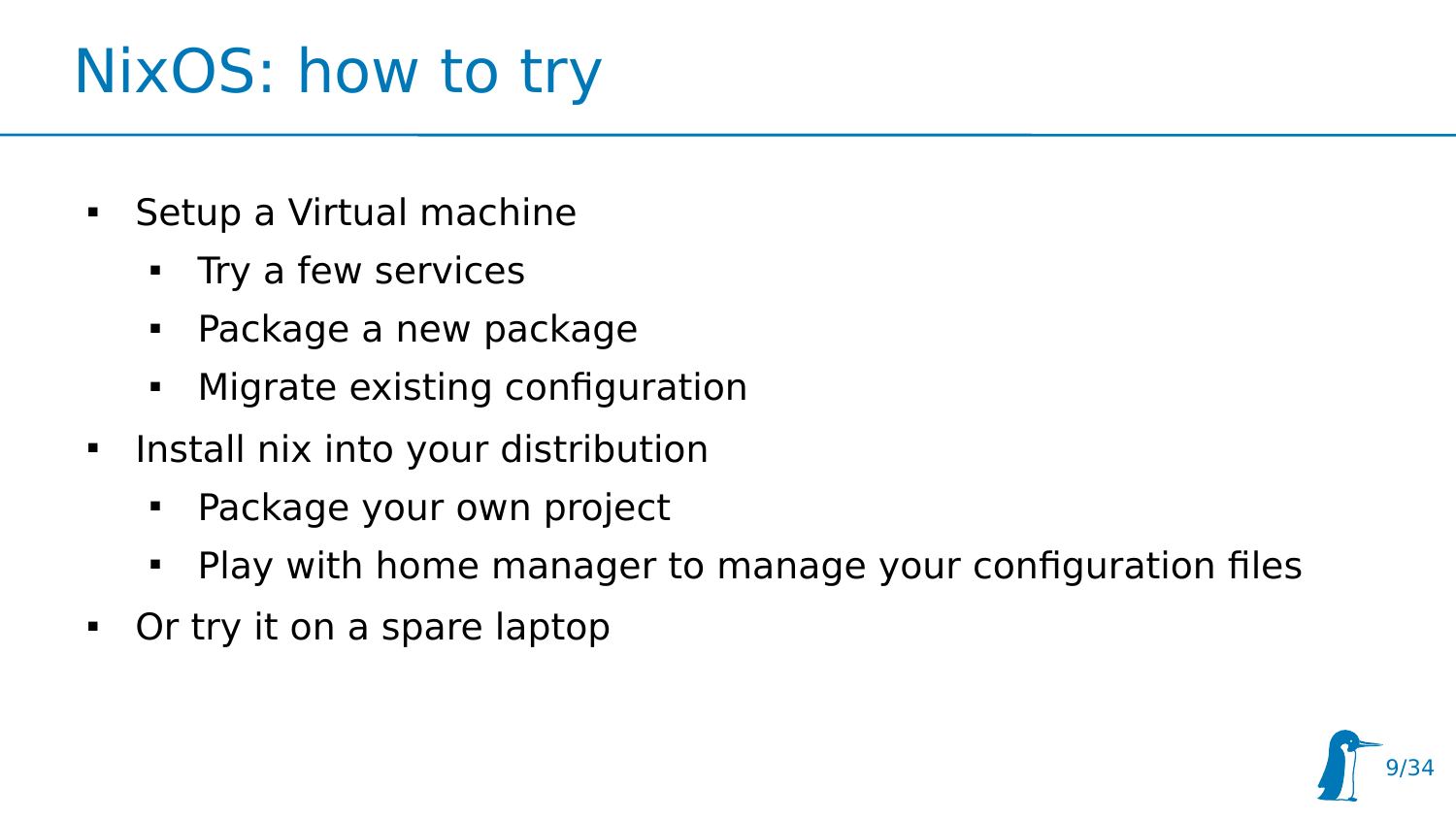#### Hardware: Computer

- APU 2C4
- 4GB RAM
- Embedded AMD 4-core CPU
- 3x Intel NICs
- fanless



APU2C4 – from https://www.pcengines.ch/apu2c4.htm

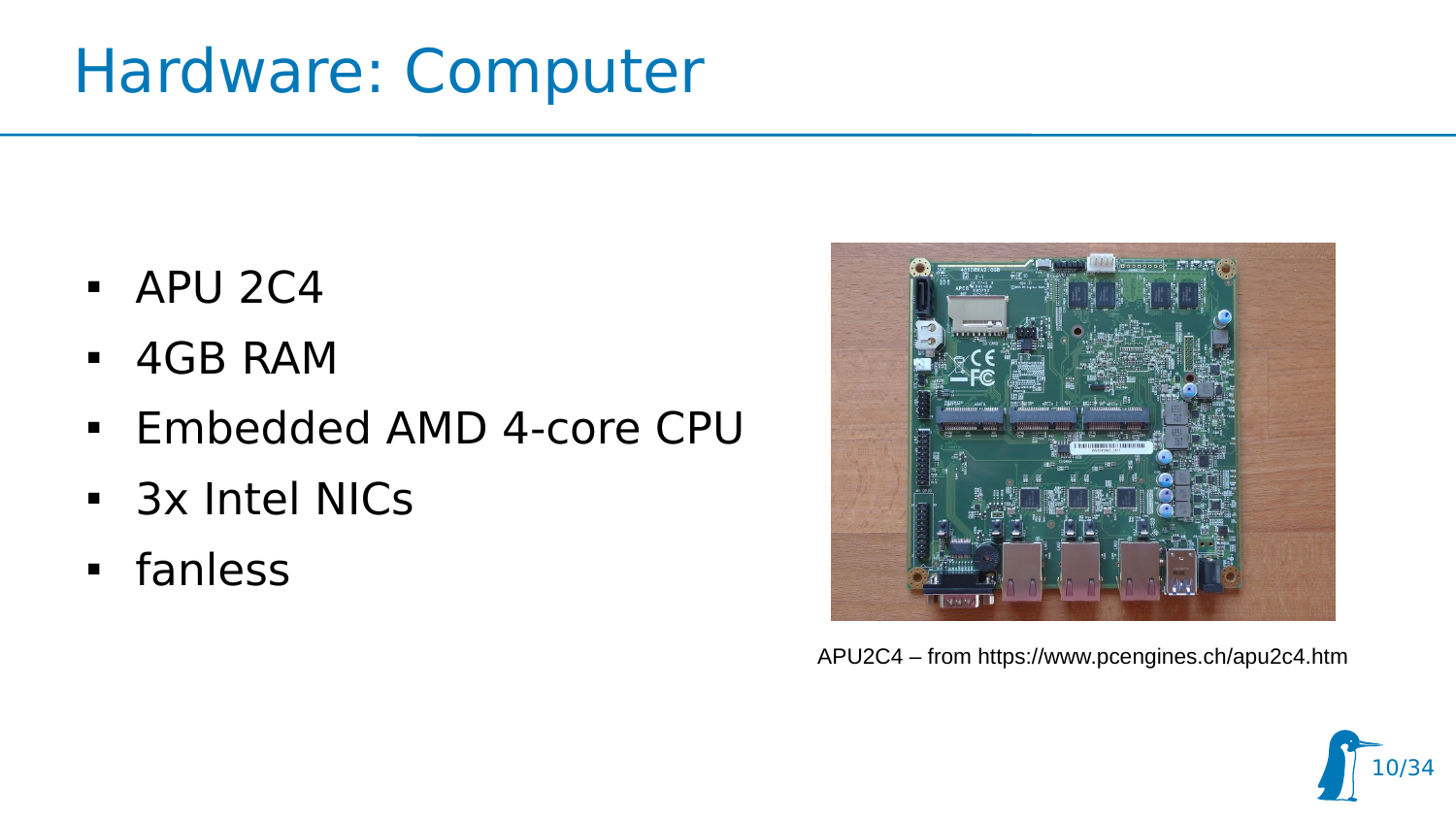### Hardware: VDSL Modem

- Zyxel DSL Router (VMG1312B)
- Can function as a PPPoE Modem
- **-** Any PPPoE capable modem should work
- Rest of the talk assumes VDSL
- **Fitz Box does not work to my** knowledge!



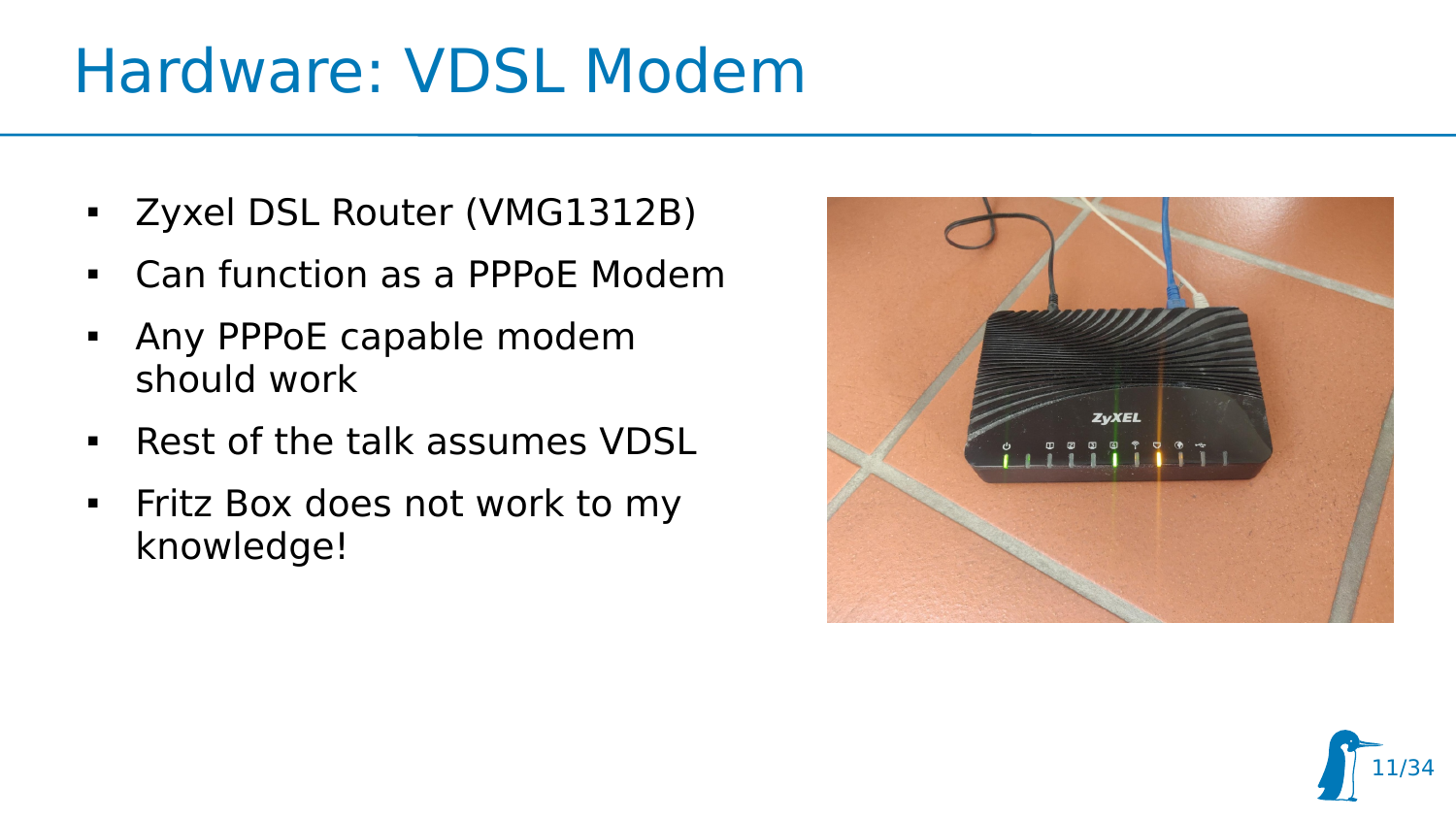#### Services: Overview

- DHCP: IP-address assignment
- DNS: name resolution (internal/external)
- **PPPOE: internet access**
- **Firewall Setup**
- Dynamic DNS
- **I** Ipv6: prefix delegation

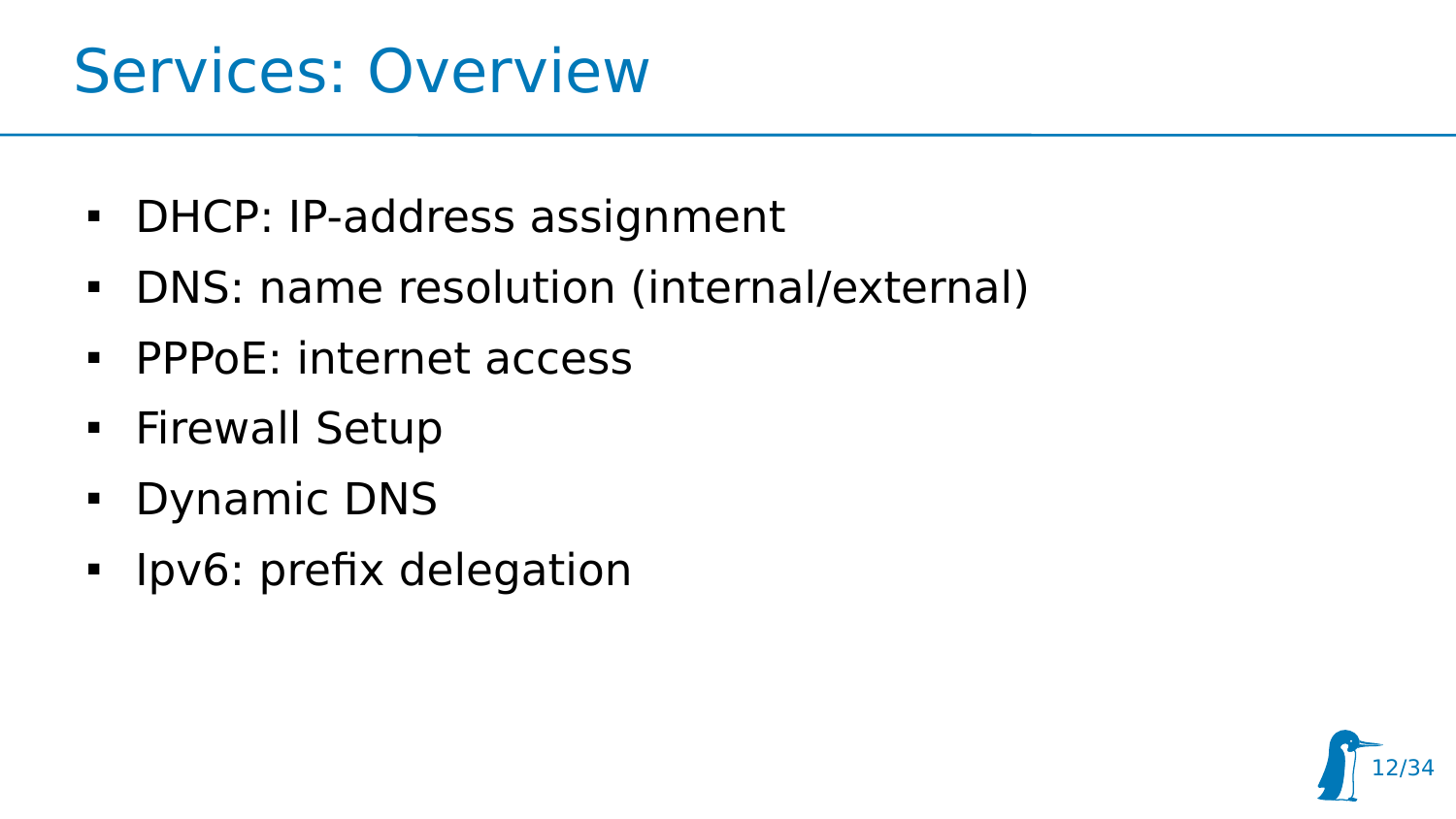## DHCP: ISC DHCP

- **Dynamic Host Configuration** Protocol
- Distribute IPs for devices
- Assign IPs based on MAC addresses
- Alternatives: KEA DHCP server, systemd-networkd DHCP functionality

default-lease-time 600; max-lease-time 7200; authoritative; ddns-update-style interim; log-facility local1; # see dhcpd.nix

ddns-update-style none; subnet 192.168.128.0 netmask 255.255.255.0 { range 192.168.128.100 192.168.128.200; option routers 192.168.128.254; option ntp-servers 192.168.128.254; option domain-name-servers 192.168.128.254; option domain-name "discworld.emantor.de"; }

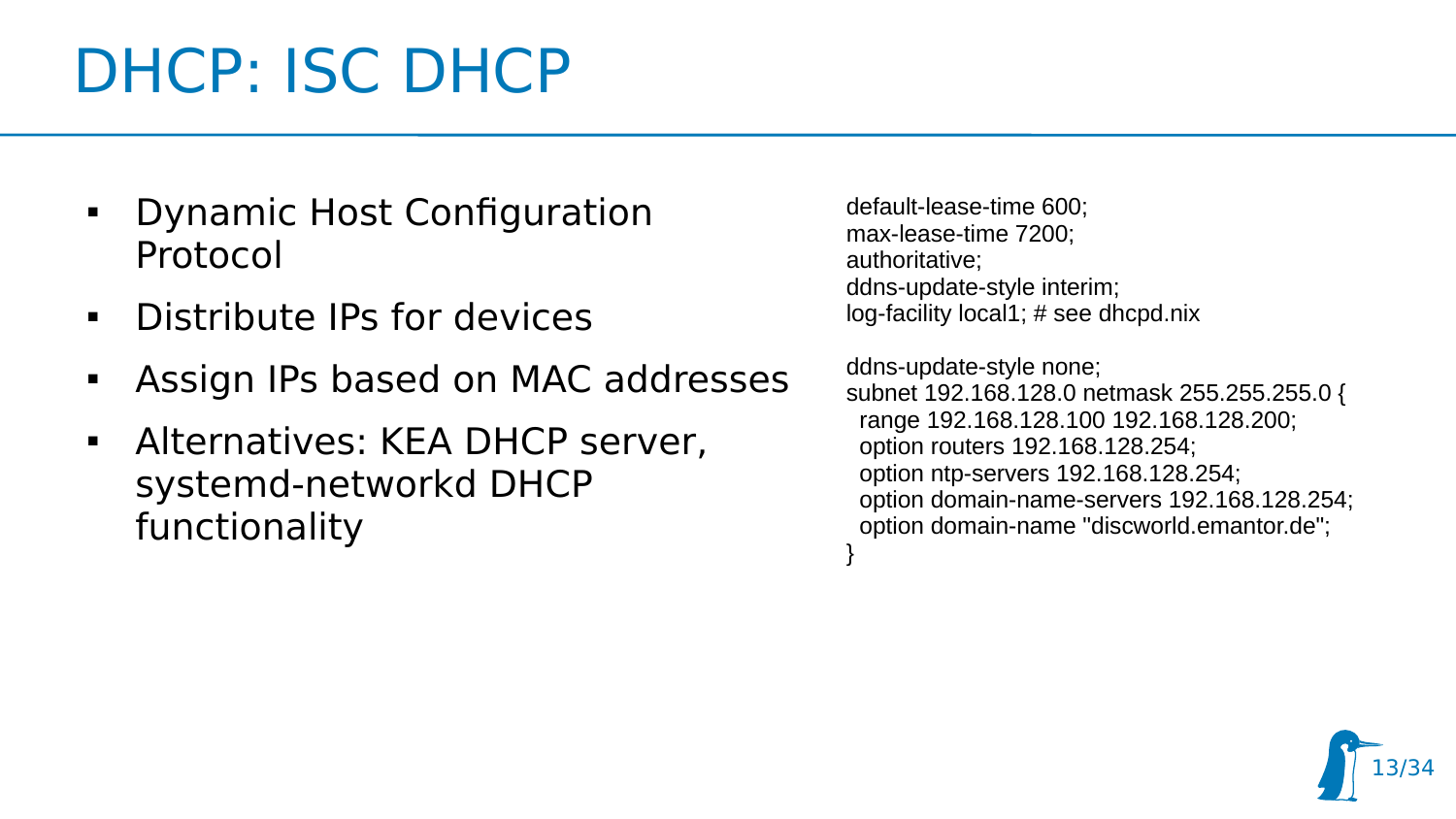## DNS: unbound

- $\blacksquare$ Internal DNS resolver
- **Forward request to foward** server
- Caches results

```
server: 
   access-control: 127.0.0.0/8 allow
  \lceil \cdot \cdot \cdot \rceil interface: 127.0.0.1
   […]
   ip-freebind: yes
   module-config: iterator
   tls-cert-bundle: /etc/ssl/certs/ca-
certificates.crt
   val-permissive-mode: yes
forward-zone:
   forward-addr: 8.8.8.8
   forward-addr: 8.8.4.4
   name: .
```
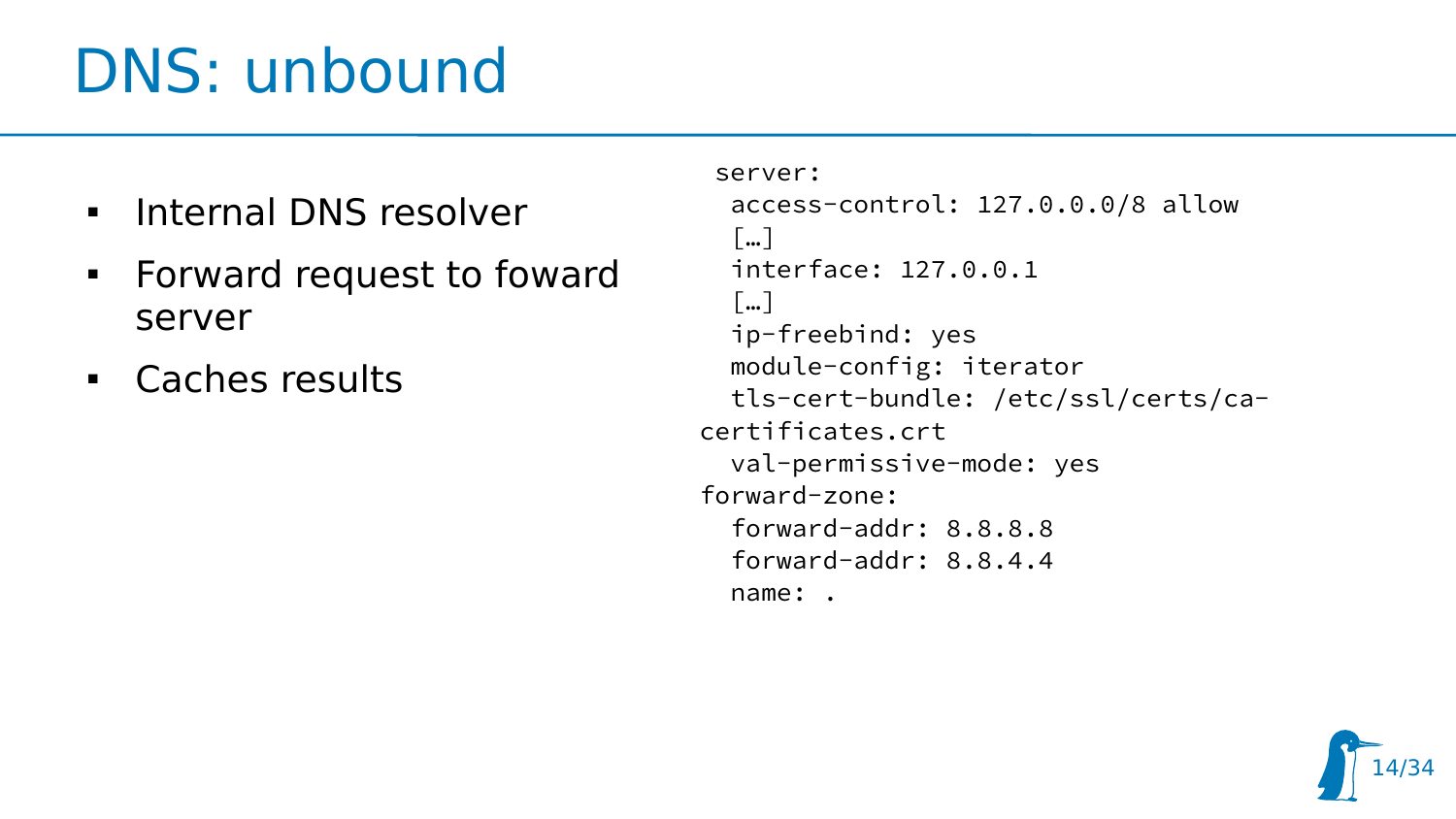### DNS: stub zones

- Disable default zone handling
- Redirect stub zones
	- Discworld.emantor.de to internal server
	- Reverse DNS domains to internal server as well

```
server:
   local-zone: "168.192.in-addr.arpa." 
nodefault
   local-zone: "d.f.ip6.arpa." nodefault
stub-zone:
   name: discworld.emantor.de
   stub-addr: 192.168.128.220
stub-zone:
   name: 6.f.a.1.2.6.5.a.6.6.d.f.ip6.arpa
   stub-addr: 192.168.128.220
stub-zone:
   name: 168.192.in-addr.arpa
   stub-addr: 192.168.128.220
```
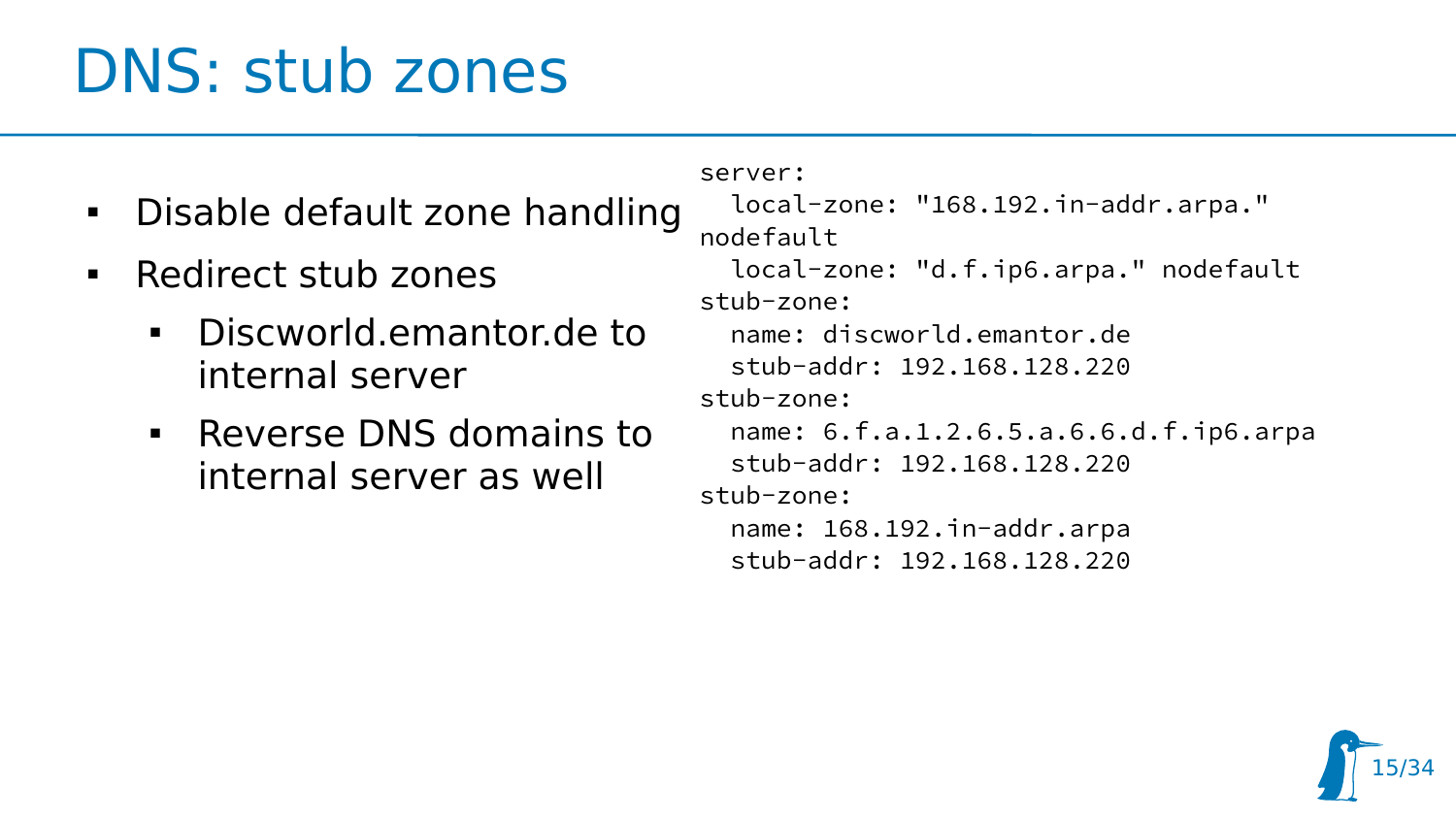## PPPoE: pppd

- Peer to Peer Protocol over Ethernet (PPPoE)
- Persist: do not exit after termination
- Maxfail 0: always retry
- Holdoff 5: wait 5 seconds before reconnect
- Noipdefault: dont determine local
- Defaultroute: setup default route

```
plugin rp-pppoe.so enp2s0
```

```
# login credentials in /etc/*-secrets
name "xxx@yyy.de"
```

```
persist
maxfail 0
holdoff 5
```
noipdefault defaultroute

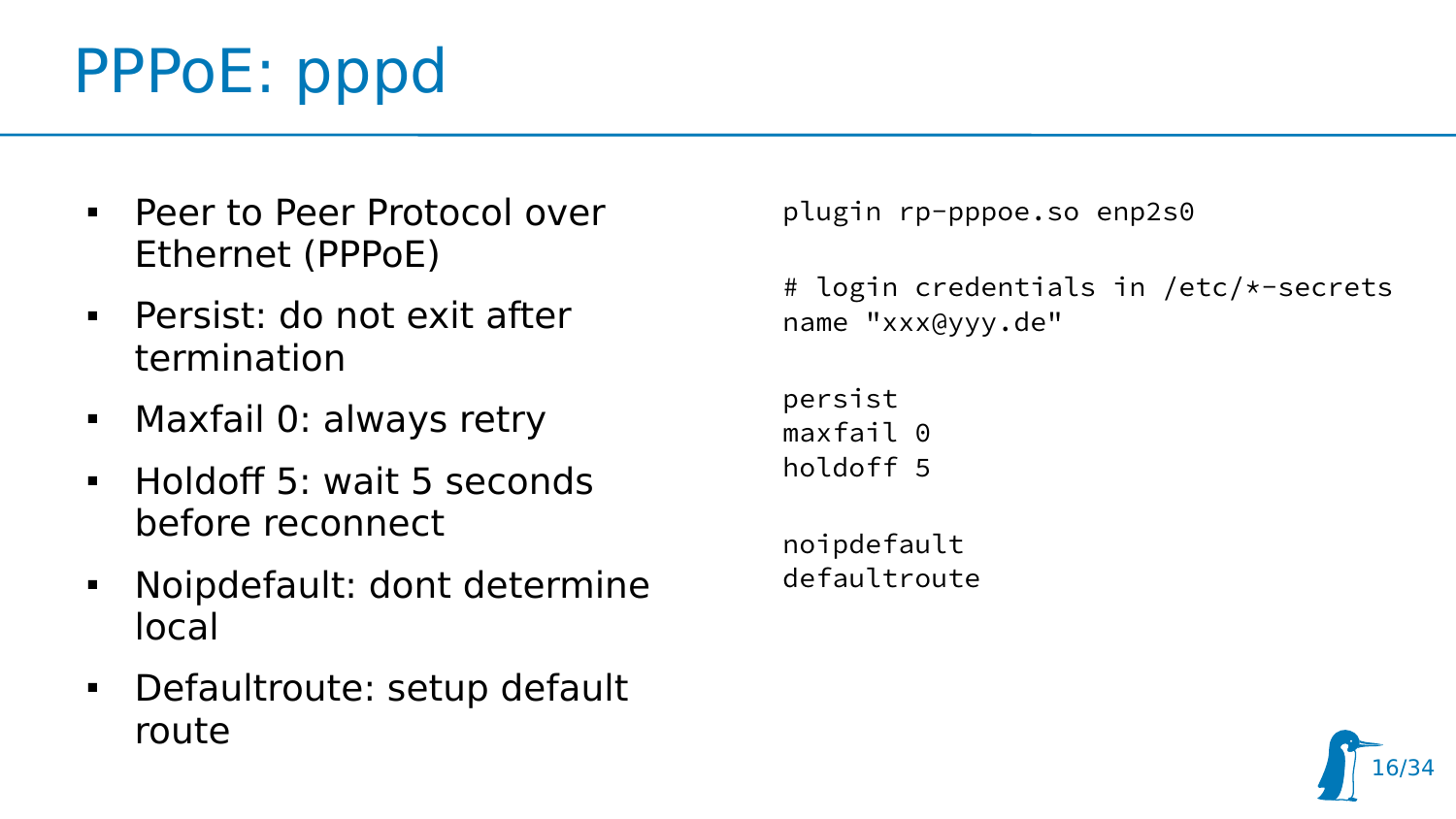### Firewall Setup: NFTables

- Use NFTables, successor to iptables
- Why? No separate IPv4 & IPv6 rules!
- **Steps required:** 
	- **Setup default policies**
	- Allow access from specific interfaces
	- Don't forget to setup conntrack rules to access the internet
	- **Enable masquerading for IPv4**

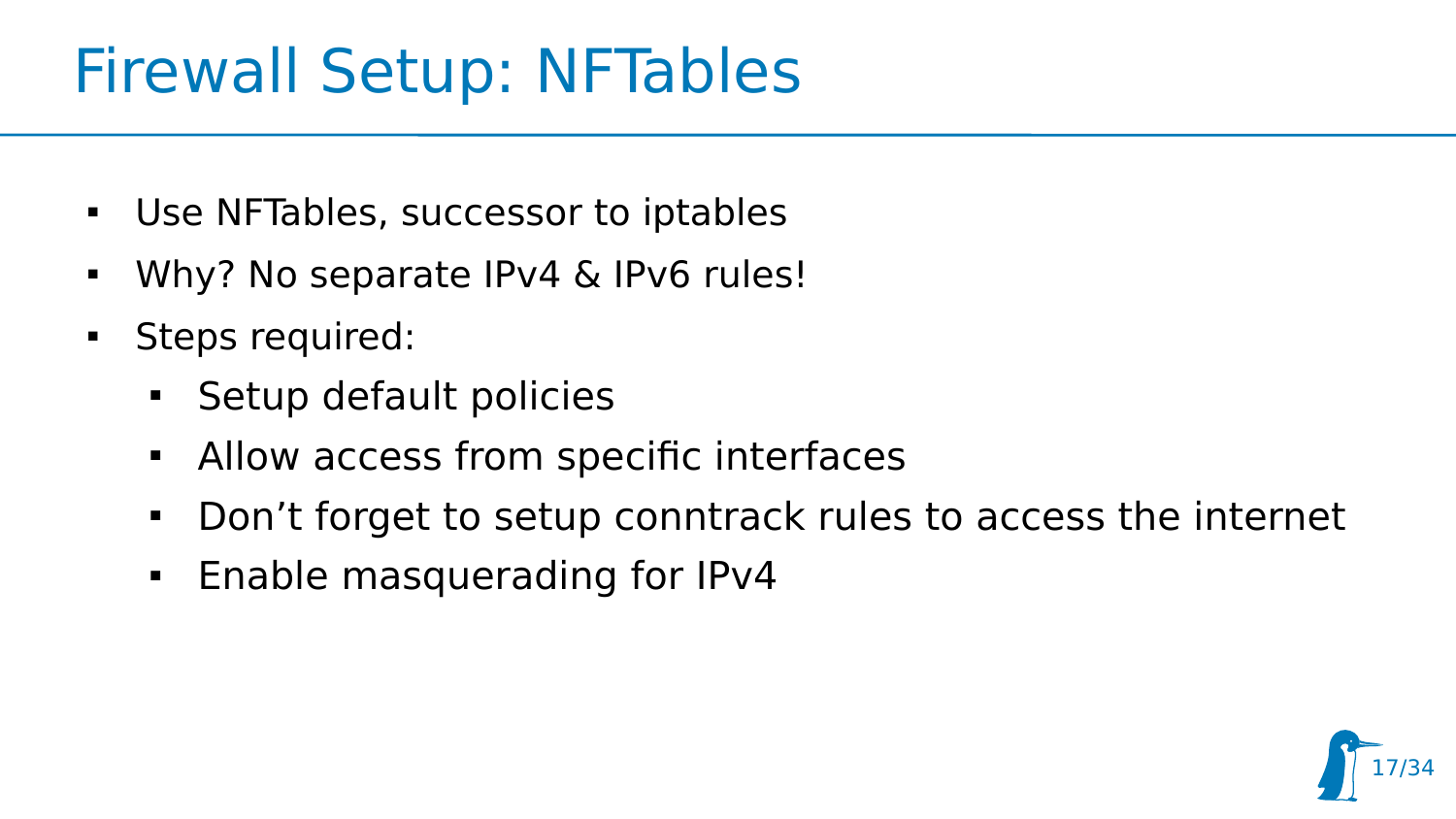#### Firewall Setup: hook overview



Netfilter hooks CC BY SA 4.0 - from thermalcircle

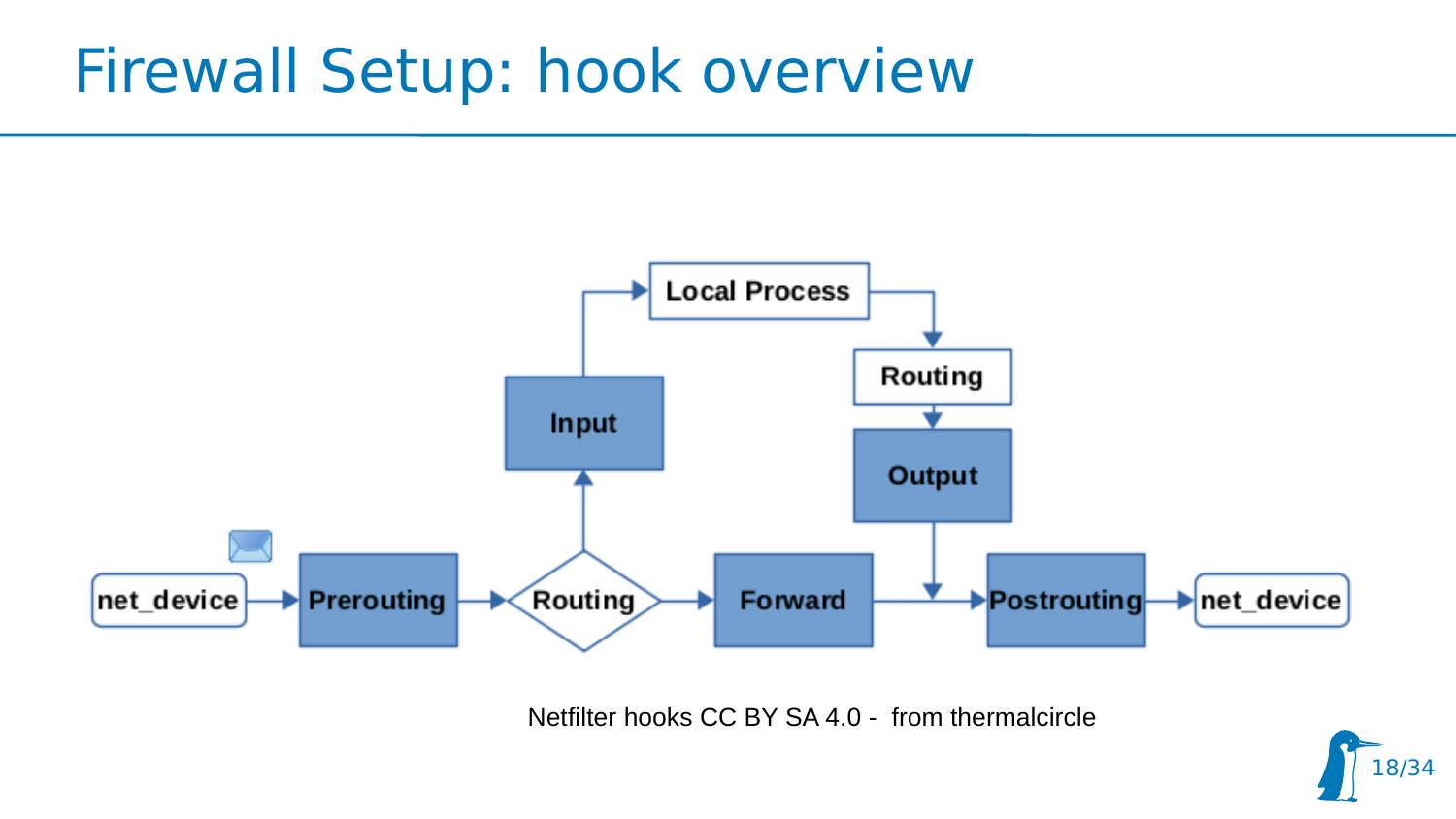### Firewall Setup: default policies

- Chain output: accept (packets from the router)
- Chain input: drop (packets to the router)
	- Allow internal networks later
- Chain forward: drop (packets forwarded from router)
	- Allow internal networks later
- Chain prerouting: accept (packets before routing decision)
- Chain postrouting: accept (packets after routing)
	- Add masquerade rule for ppp0

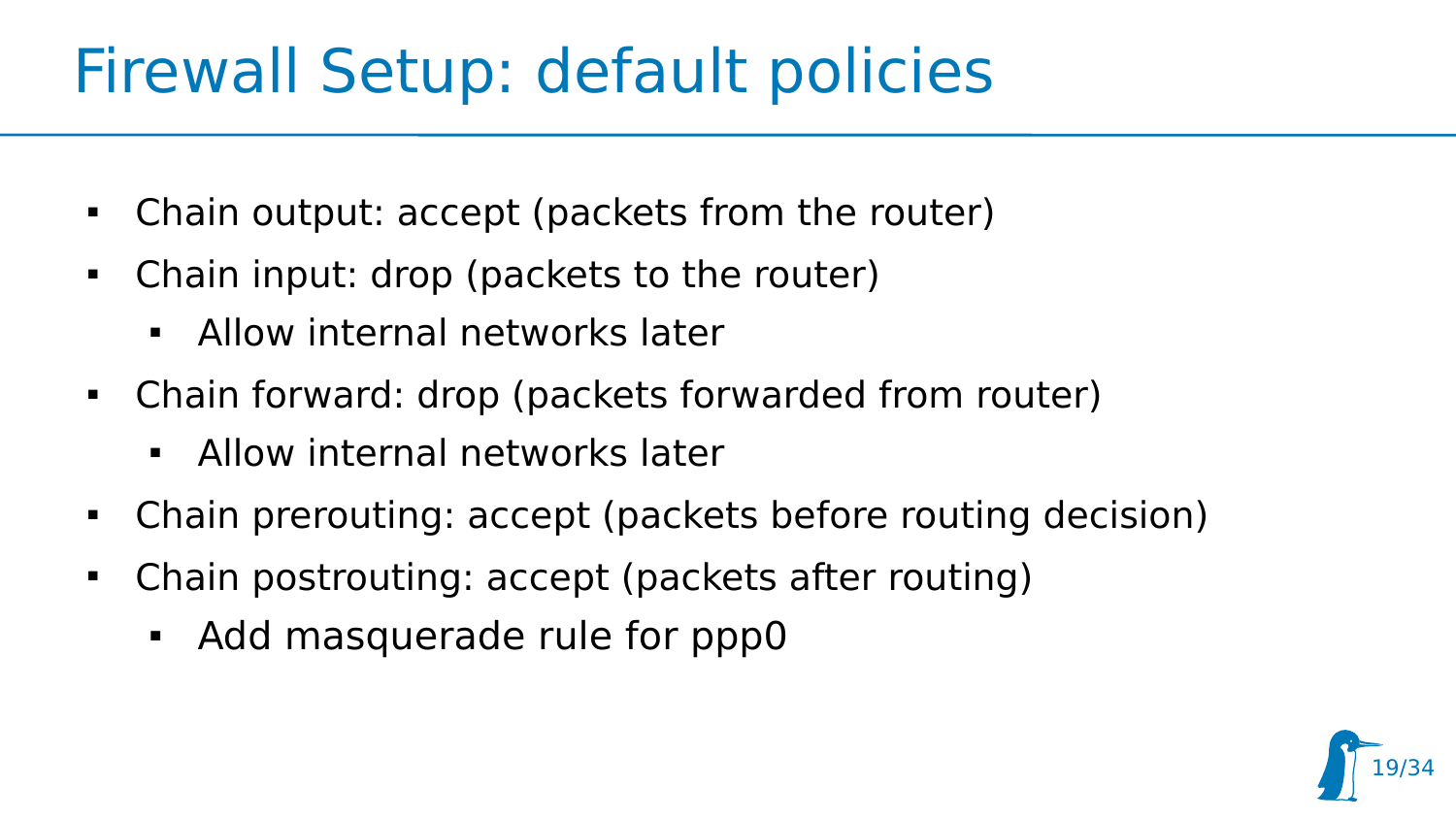## Firewall: internet access

- enp1s0: internal
- ppp0: internet
- enp2s0: modem network
- Allow all ICMP packets to the router
- Allow forwarded ICMP traffic

```
table inet filter {
   chain input {
     ct state { established, related } accept
 }
   chain forward {
     iifname "ppp0" oif "enp1s0" ct state 
established,related accept
     iifname "ppp0" oifname "wg-roadwarrior" 
ct state established,related accept
     iif "enp2s0" accept
  }
}
table ip nat {
   chain postrouting {
     oifname "ppp0" masquerade
 }
}
```
20/34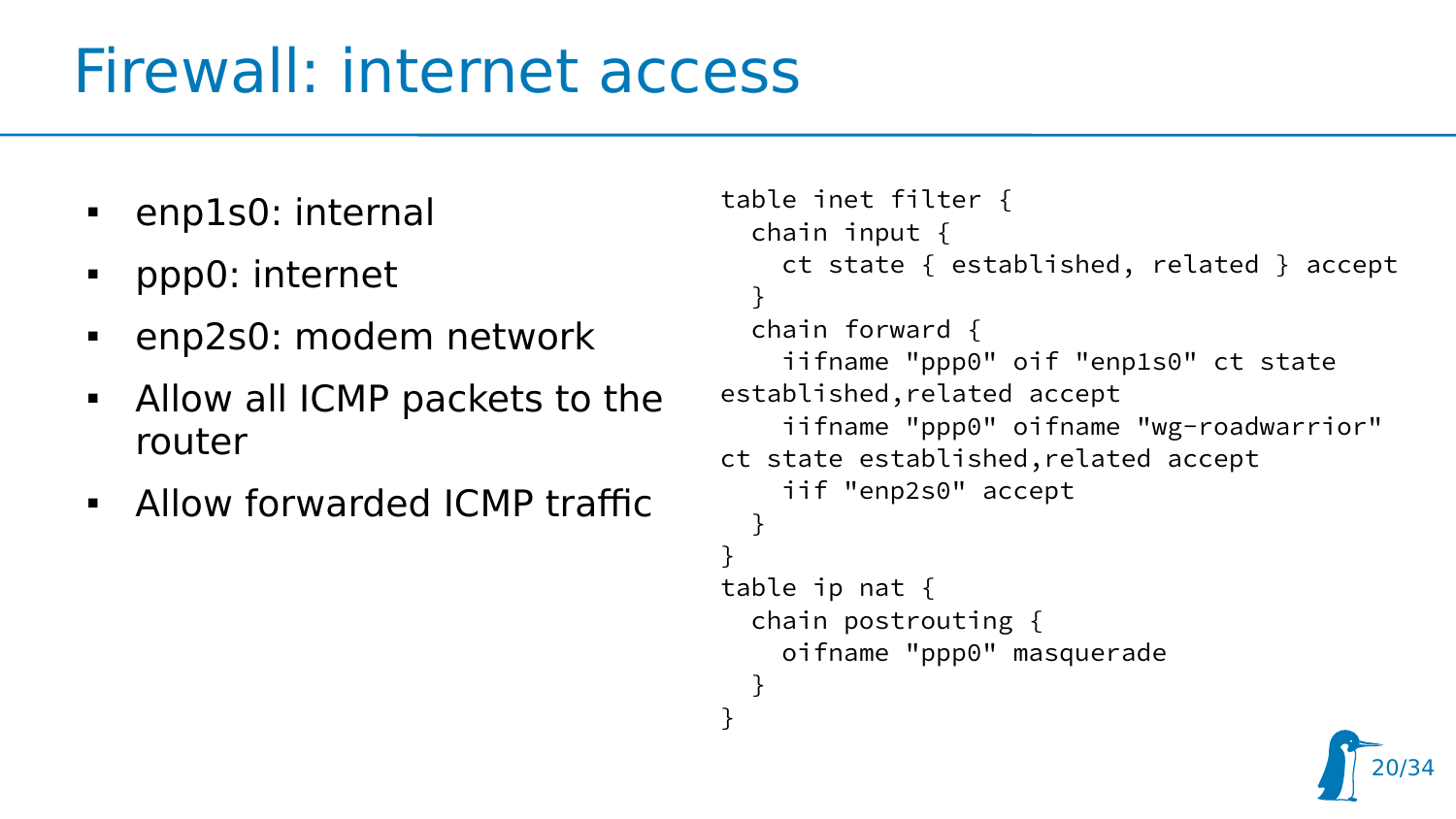## Firewall Setup: debugging

- Tcpdump is your friend
- Run dump on input and output interface
- Remember if packets are for router or internal network
- Use logging mechanism to catch packets

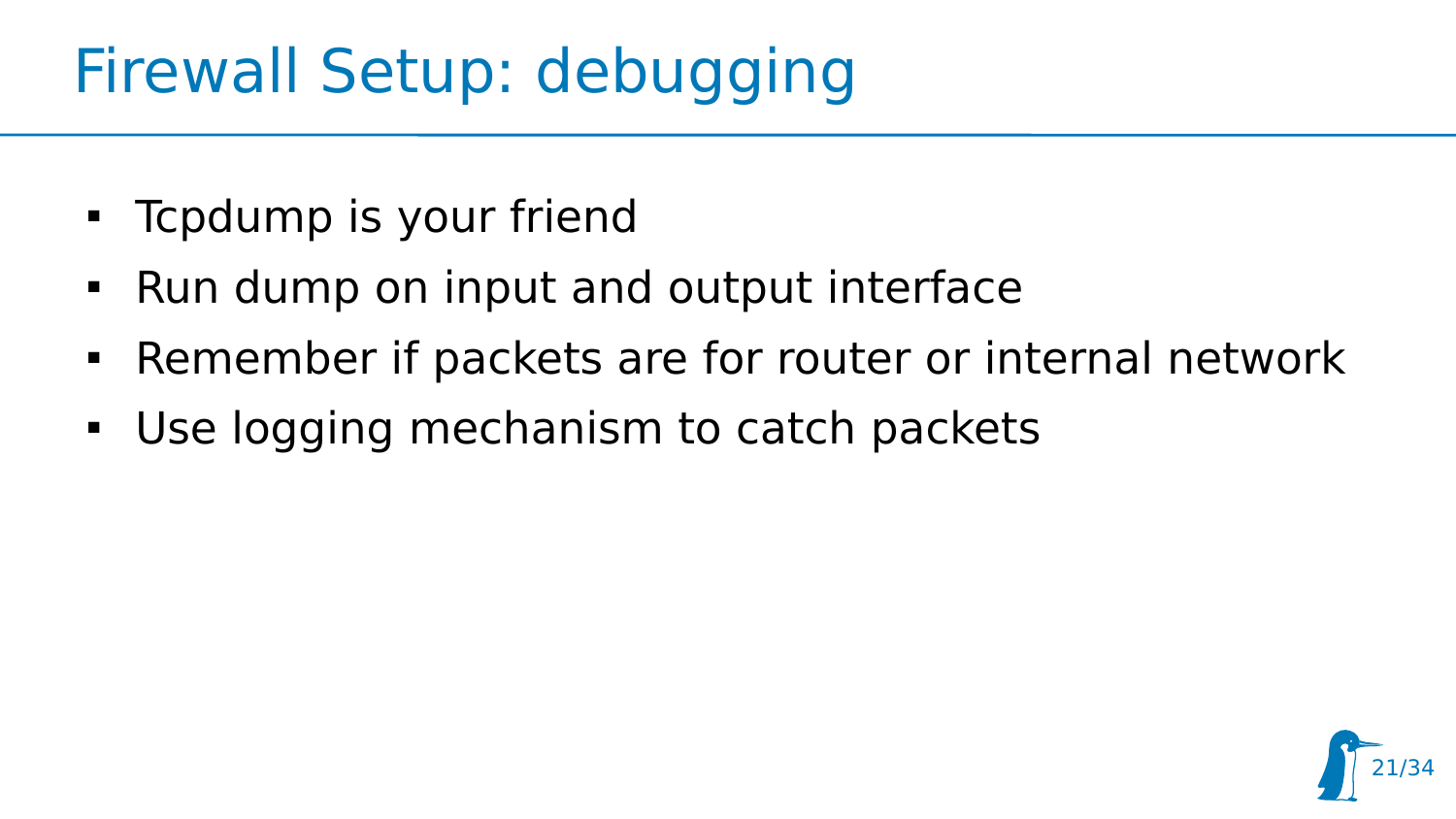## Dynamic DNS: ddclient

- **Dynamic DNS client**
- Useful to provide outside access to your network via VPN
- Uses a hackerspace service here, others available
- Can also be self hosted

```
 services.ddclient = {
     enable = true;
    use = "web.
web=http://ipv4.stratum0.net/myip";
    ssl = true:
     server = "ipv4.stratum0.net";
     username = "discworld.stratum0.net";
     domains = [ "discworld.stratum0.net" 
];
     passwordFile = "/var/keys/ddns-
stratum0";
   };
```
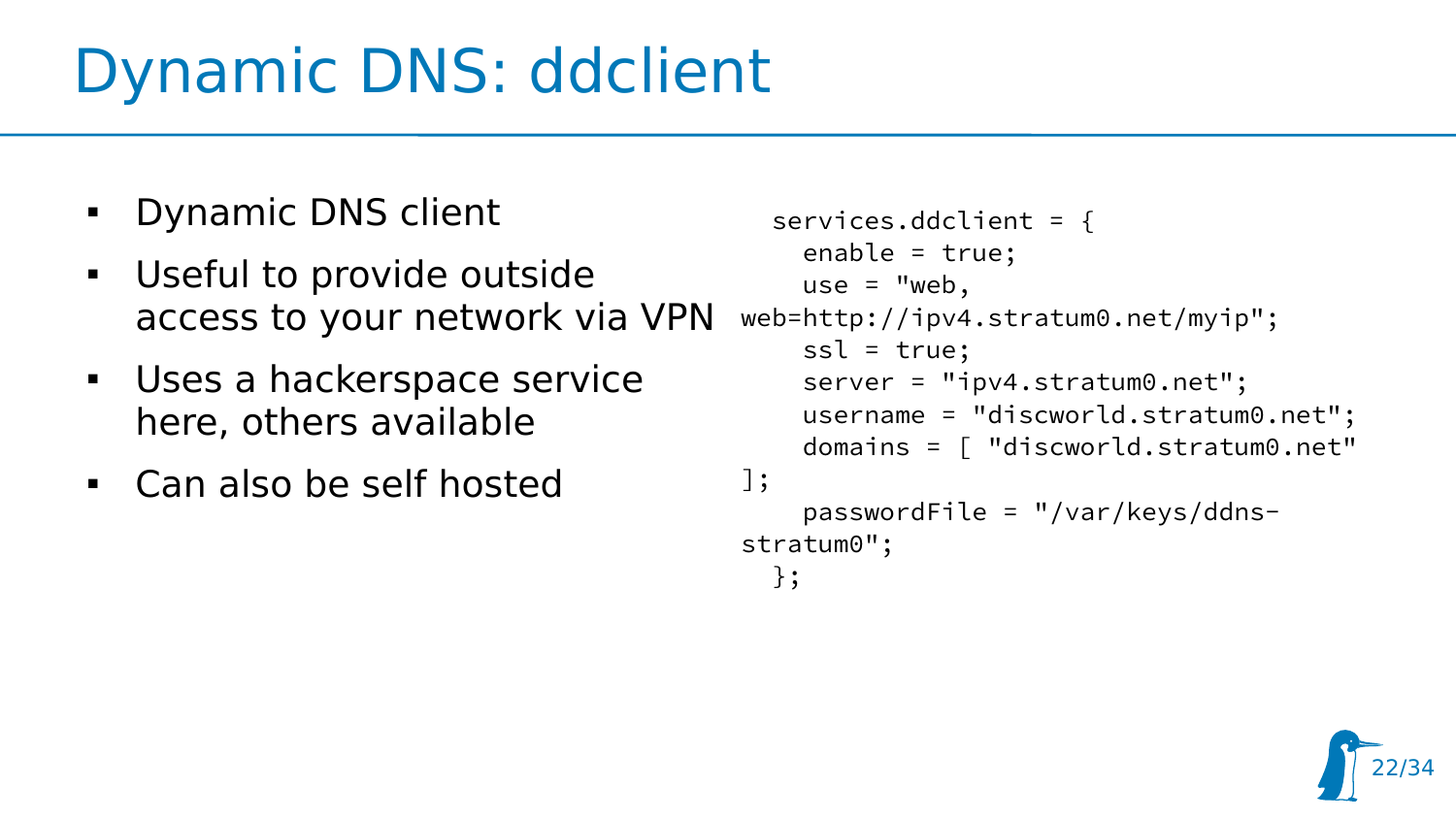## IPv6: firewall setup

- **Enable Source Port 547 UDP** receive for DHCPv6
- Allow all ICMP packets to the router
- Allow forwarded ICMP traffic

```
table inet filter {
   chain input {
     meta nfproto ipv6 udp sport 547 accept
     ip6 nexthdr ipv6-icmp accept
   }
   chain forward {
     meta l4proto ipv6-icmp accept
   }
}
```
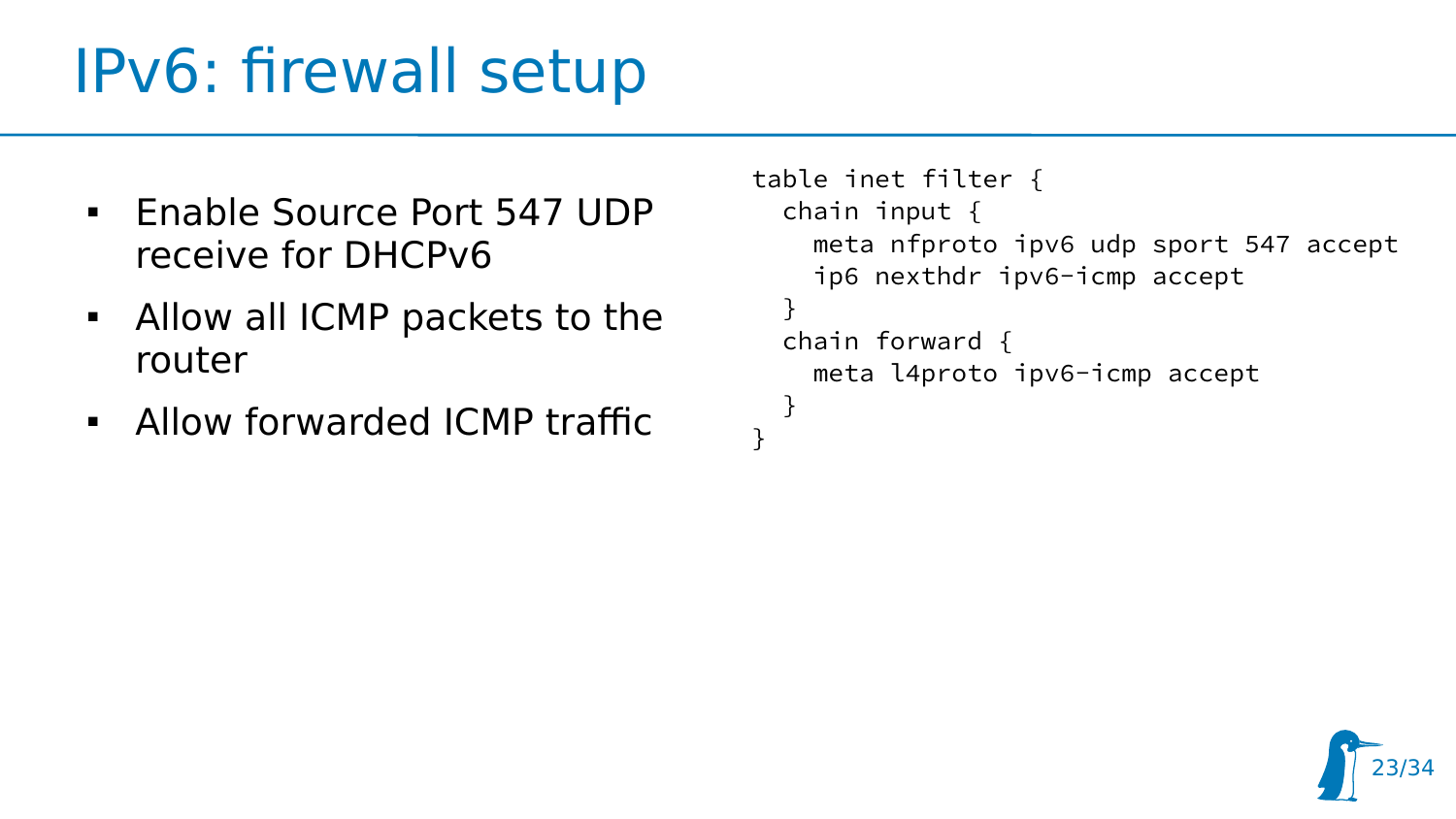### Ipv6: systemd-networkd

- $\blacksquare$ IPv6 prefix delegation for global addresses (internet access)
	- **-** Distributed by provider
	- German provider: new prefix on reconnect
	- Also german provider: 24h reconnect
- $\blacksquare$ **IPv6 Prefix is usually a /48, leaving 16 Bits**  $= 65536$  **Subnets for** you
- German providers use DHCPv6 to assign prefixes
- Plan: fetch prefix from PPPoE interface, assign delegated prefixes to other interfaces

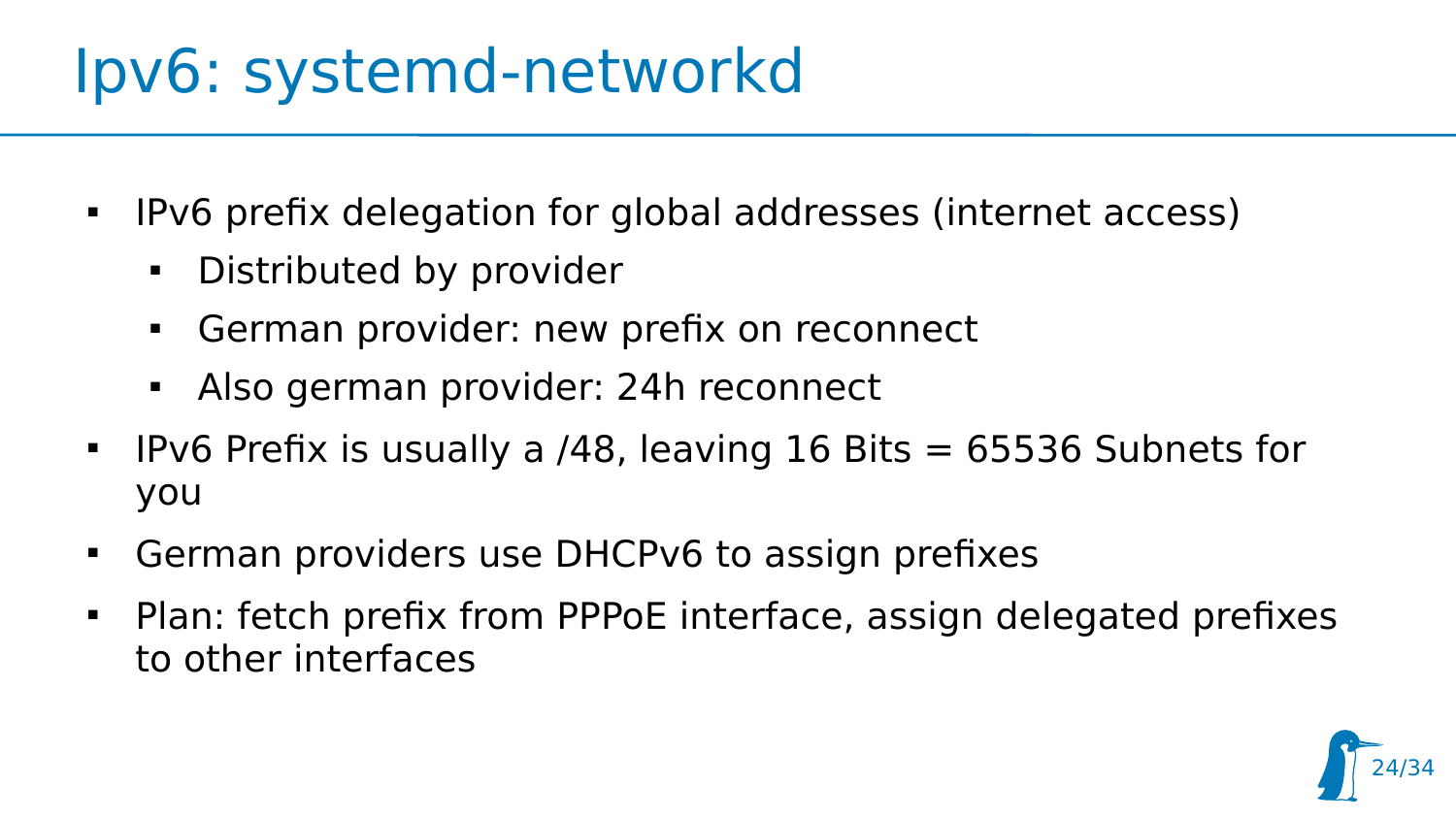## Ipv6: PPPoE interface config

- Match ppp interface
- $\blacksquare$  Enable DHCPv6
- Create default route for dev
- Keep configuration from pppd
- **Enable link local addressing for** IPv6
- Request a /56 prefix
- **Setup CAKE for 40MBit/s** upload (VDSL 100/40)

[Match] Name=ppp\*

[Network] DHCP=ipv6 DefaultRouteOnDevice=true KeepConfiguration=static LinkLocalAddressing=ipv6

[DHCPv6] ForceDHCPv6PDOtherInformation=true PrefixDelegationHint=::/56

[CAKE] OverheadBytes = 65 Bandwidth =  $40M$ 

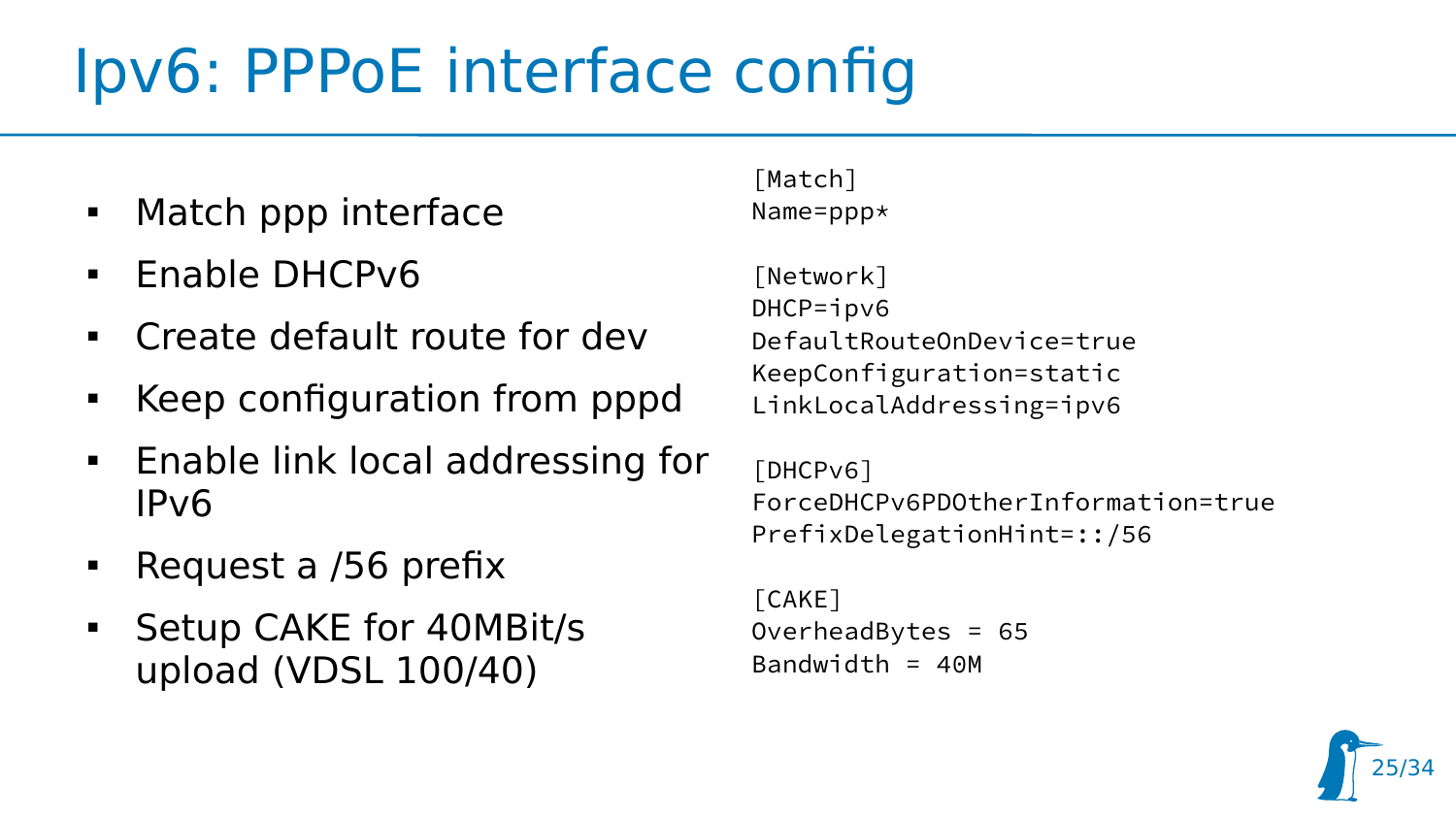## Ipv6: internal interface config

- Match enp1s0 interface
- Setup static address
- Setup domain
- **Enable LLDP (convenience)**
- **Send Ipv6 Router** ADvertisements
- **Set SubnetId to 0x1 (enables** PD)
- Announce an additional internal prefix

[Match] Name=enp1s0

[Network] Address=192.168.128.254/24 DHCPv6PrefixDelegation=true Domains=discworld.emantor.de EmitLLDP=yes IPv6SendRA=true

[DHCPv6PrefixDelegation]  $SubnetId=0x1$ 

```
[IPv6Prefix]
Prefix=fd66:a562:1af6:1::/64
```
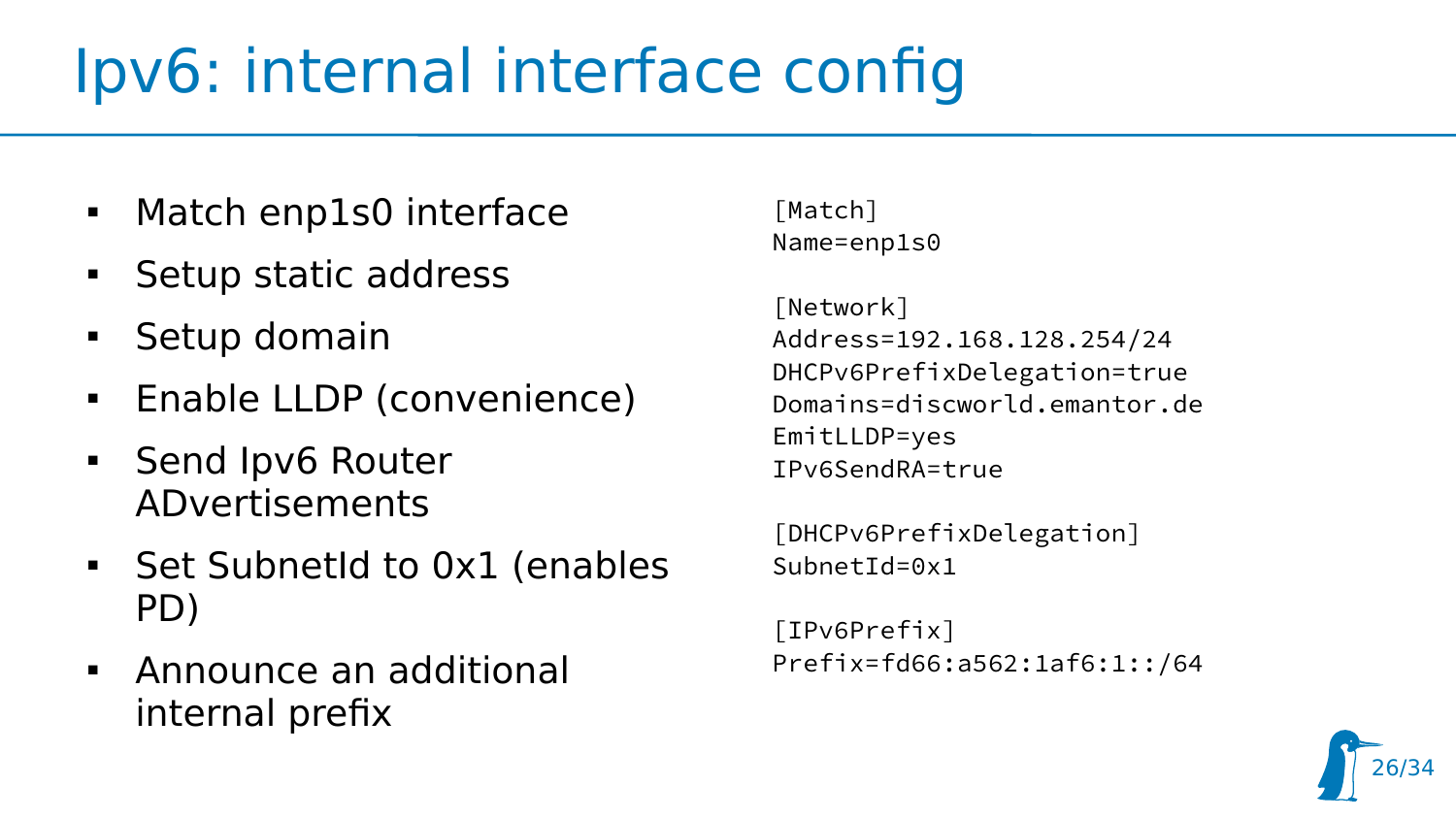## Linux Kernel configuration

- **Enable forwarding for Ipv4/6**
- **-** Disable kernel IPv6 handling (will be done by systemdnetworkd)

net.ipv4.conf.all.forwarding=1 net.ipv6.conf.all.forwarding=1

net.ipv6.conf.all.accept\_ra=0 net.ipv6.conf.all.autoconf=0 net.ipv6.conf.all.disable\_ipv6=0 net.ipv6.conf.all.use\_tempaddr=0 net.ipv6.conf.default.disable\_ipv6=0 net.ipv6.conf.default.use\_tempaddr=2

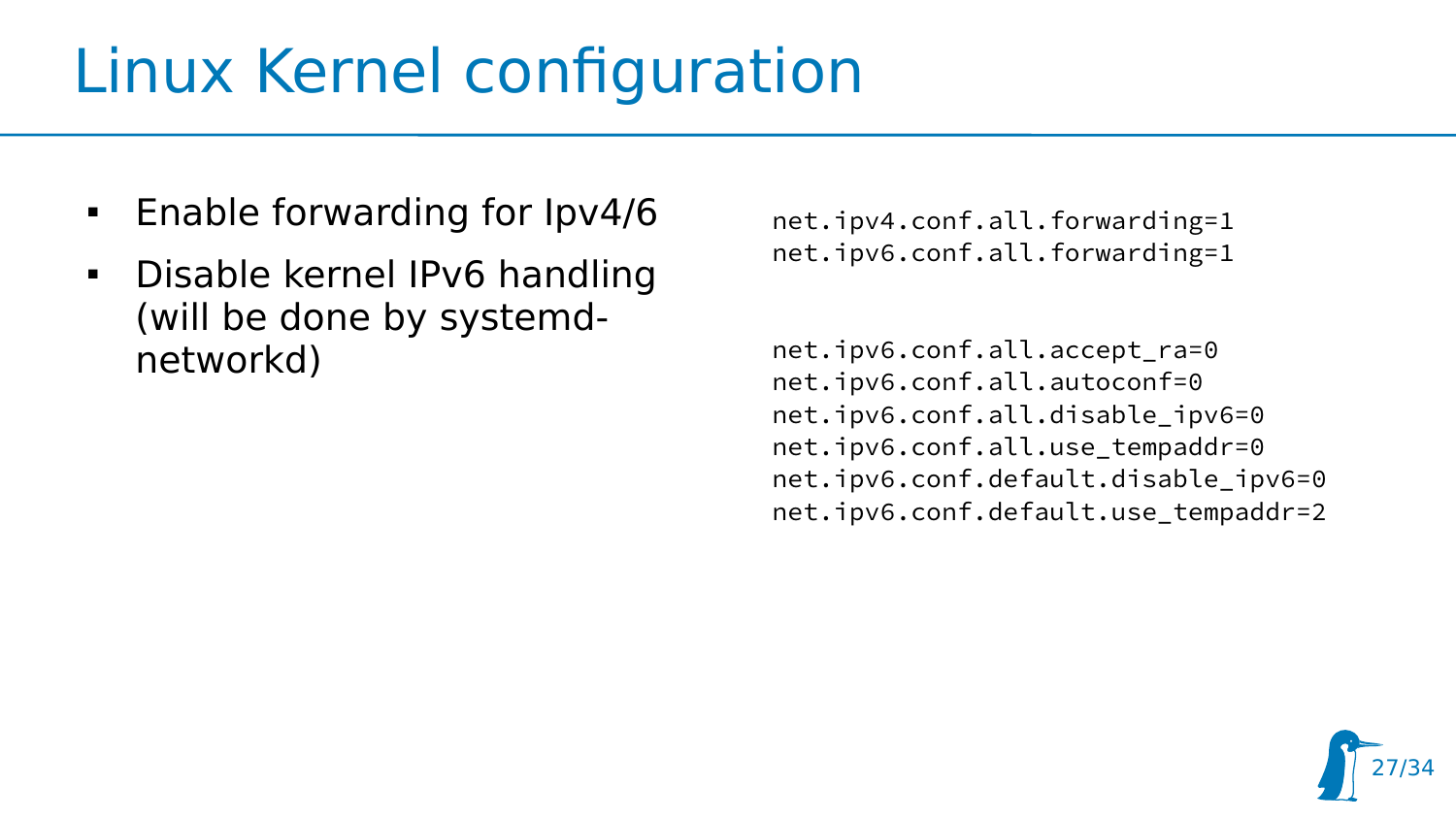## VPN: Wireguard

- Requires a DDNS setup (unless you have a fixed IP)
- Public Key based scheme, available for linux, android, iOS, windows, openBSD, macOS,…

28/34

- Author has tested:
	- Linux ModemManager integration (on Laptop)
	- ▊ iOS integration (on iPad)
	- Android integration (on smartphone)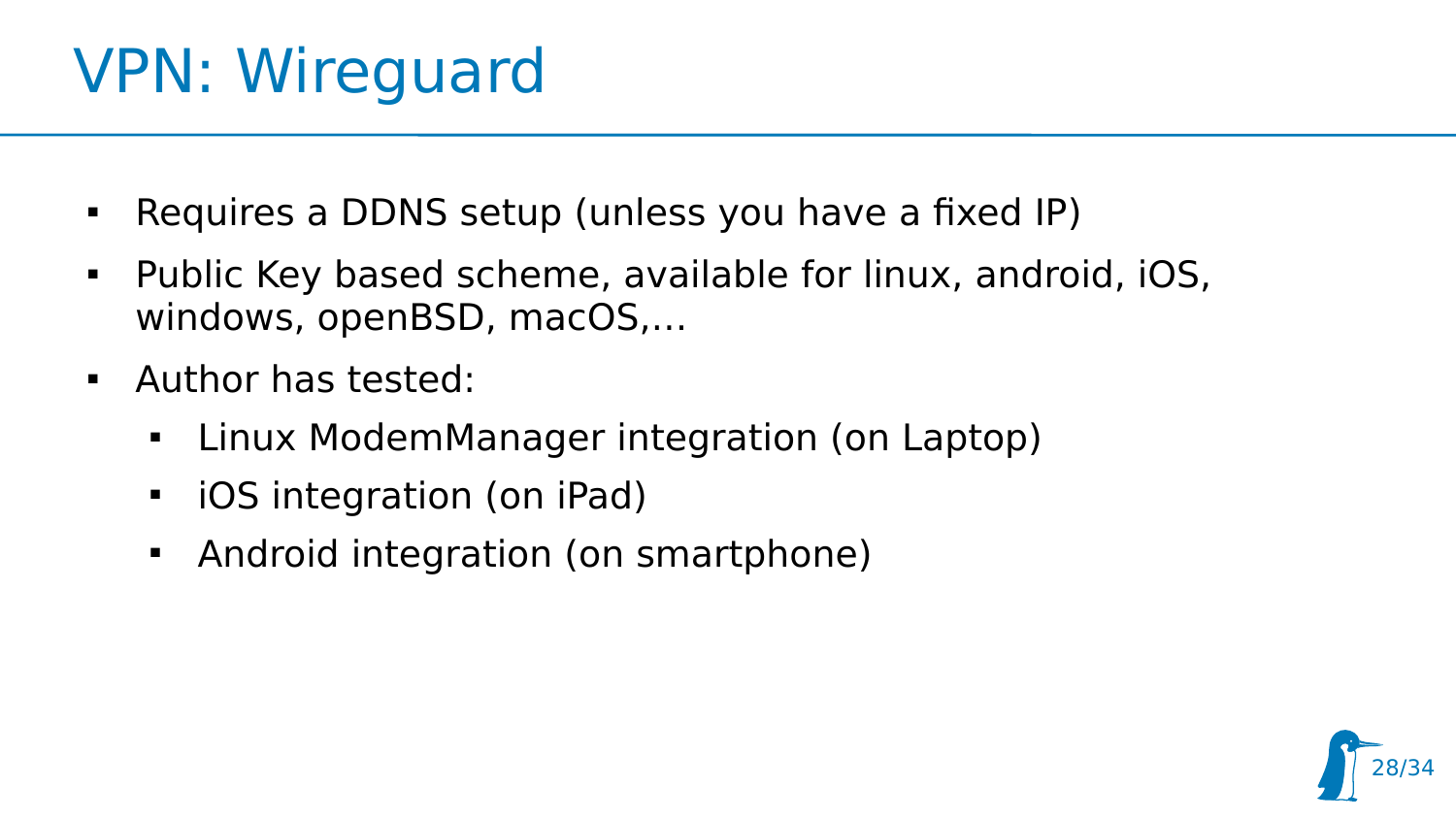## VPN: Wireguard setup

- Collect public keys from devices
- **Assign IPs**
- **Public key transfer to** smartphone/tablet by QR code
- **Setup DNS to use router** IP

```
[interface]
Address = 192.168.129.254/24
```

```
ListenPort = 51820PostUp = 
/nix/store/1lbj91n2182cv81fr2lmrvk7w9fckwis-
postUp.sh/bin/postUp.sh
[Peer]
PublicKey = 
FiwOiRnnMNlTf8nSlIqdzZXWBvbx8WIVAvbi7b/HHE0=
AllowedIPs = 192.168.129.12/32
```

```
[Peer]
PublicKey = 
OoaatUQ37OI1HnKNYavgDcp84fF5Ze3k1Q2ELsoqrA0=
AllowedIPs = 192.168.129.11/32
```

```
[Peer]
PublicKey = 
Zd0Y+IeApNqd0j22XrYWDAbEwfxObqnNxFDFBNbs70Q=
AllowedIPs = 192.168.129.10/32
```
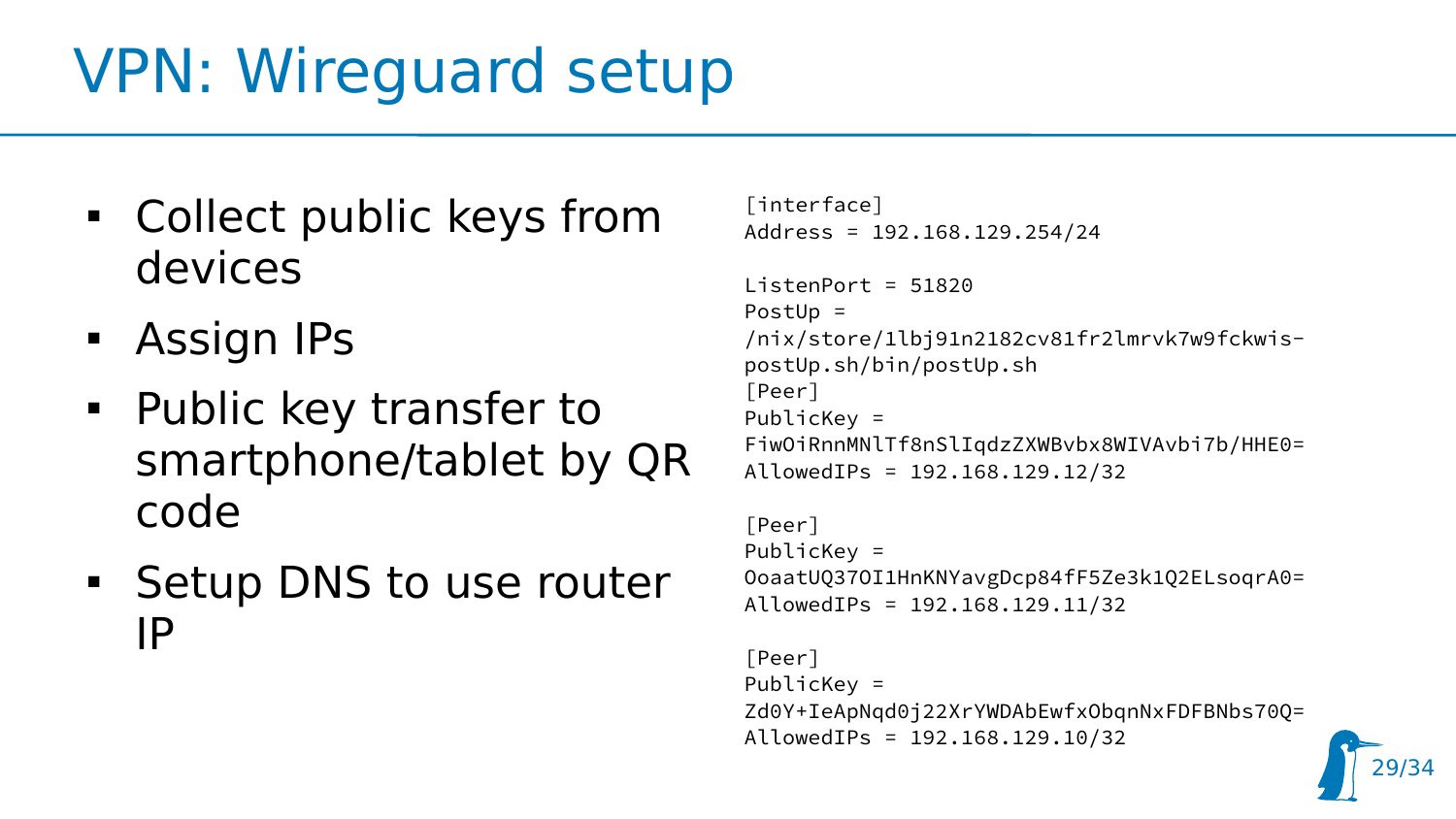## VPN: Firewall setup

- Wg-roadwarrior: VPN interface
- Wireguard listen port is 51820
- Allow all traffic forwarding from VPN clients
- Allow traffic back from the internet
- VPN only traffic is a client side configuration

```
table inet filter {
   chain input {
     iifname "wg-roadwarrior" accept
     meta nfproto ipv4 udp dport 51820 accept
   }
   chain forward {
     iifname "wg-roadwarrior" accept
     iifname "ppp0" oifname "wg-roadwarrior" 
ct state established,related accept
   }
}
```
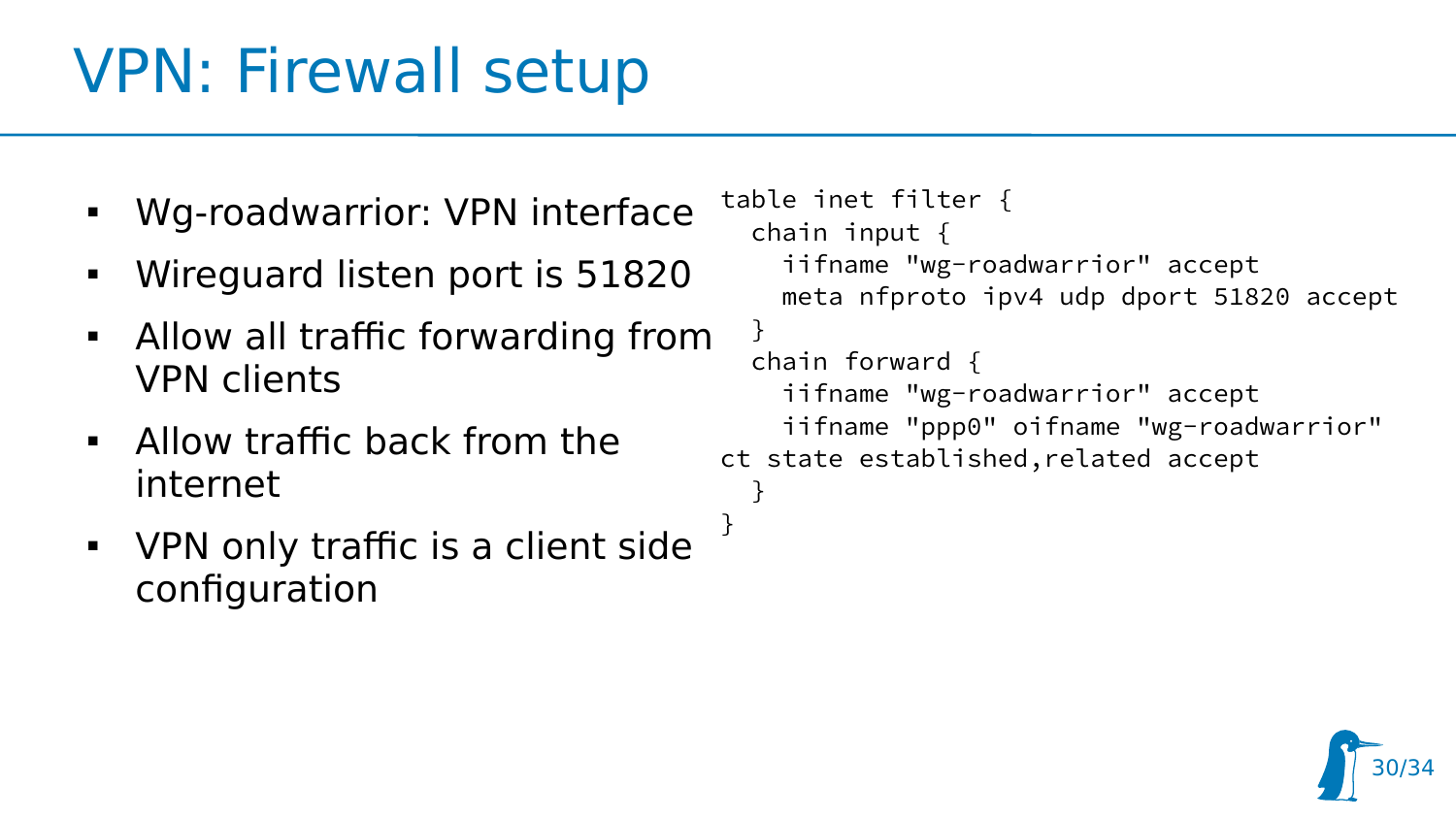#### TODO

- Enable IPv6 for all services (DNS, chronyd,...)
- **Enable IPv6 VPN services** 
	- Assign IPs, check routing on all platforms
- **Ensure offline internal network availability** 
	- There is some dependency to have internet access
- Recheck and simplify firewall configuration
- Use systemd-networkd for DHCP

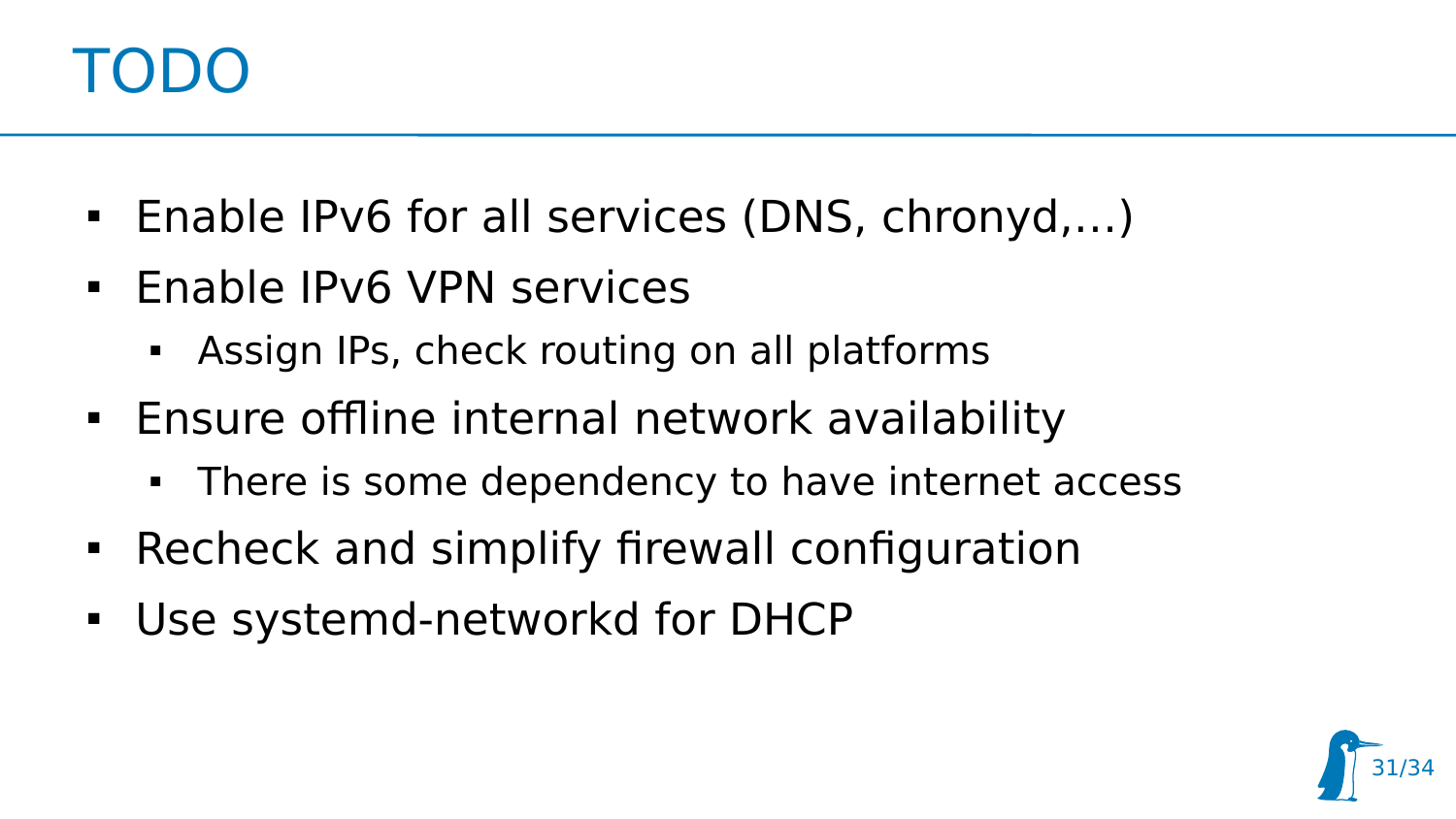

Answers!

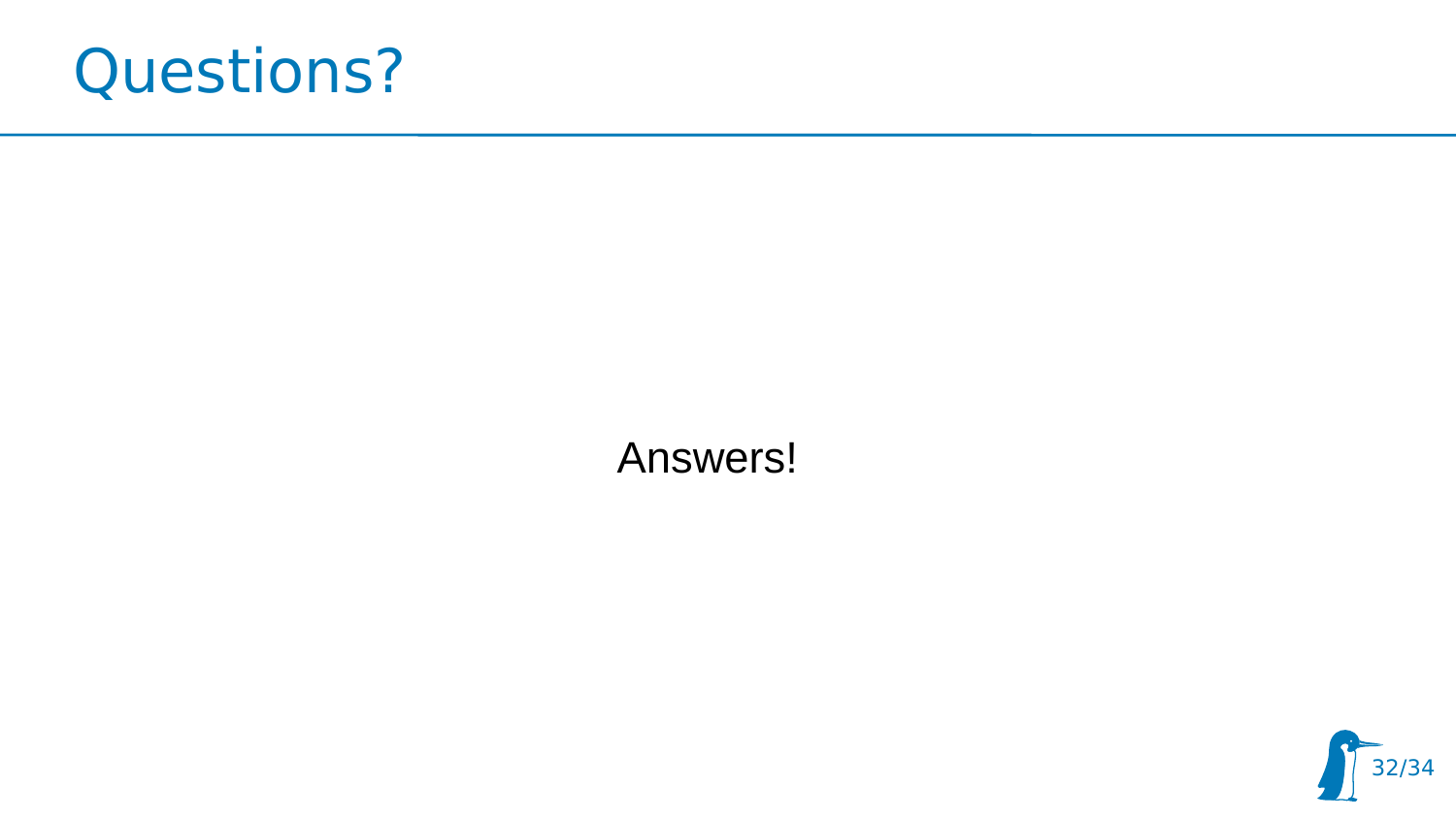

#### Thank you very much, have a nice sunday and CLT!